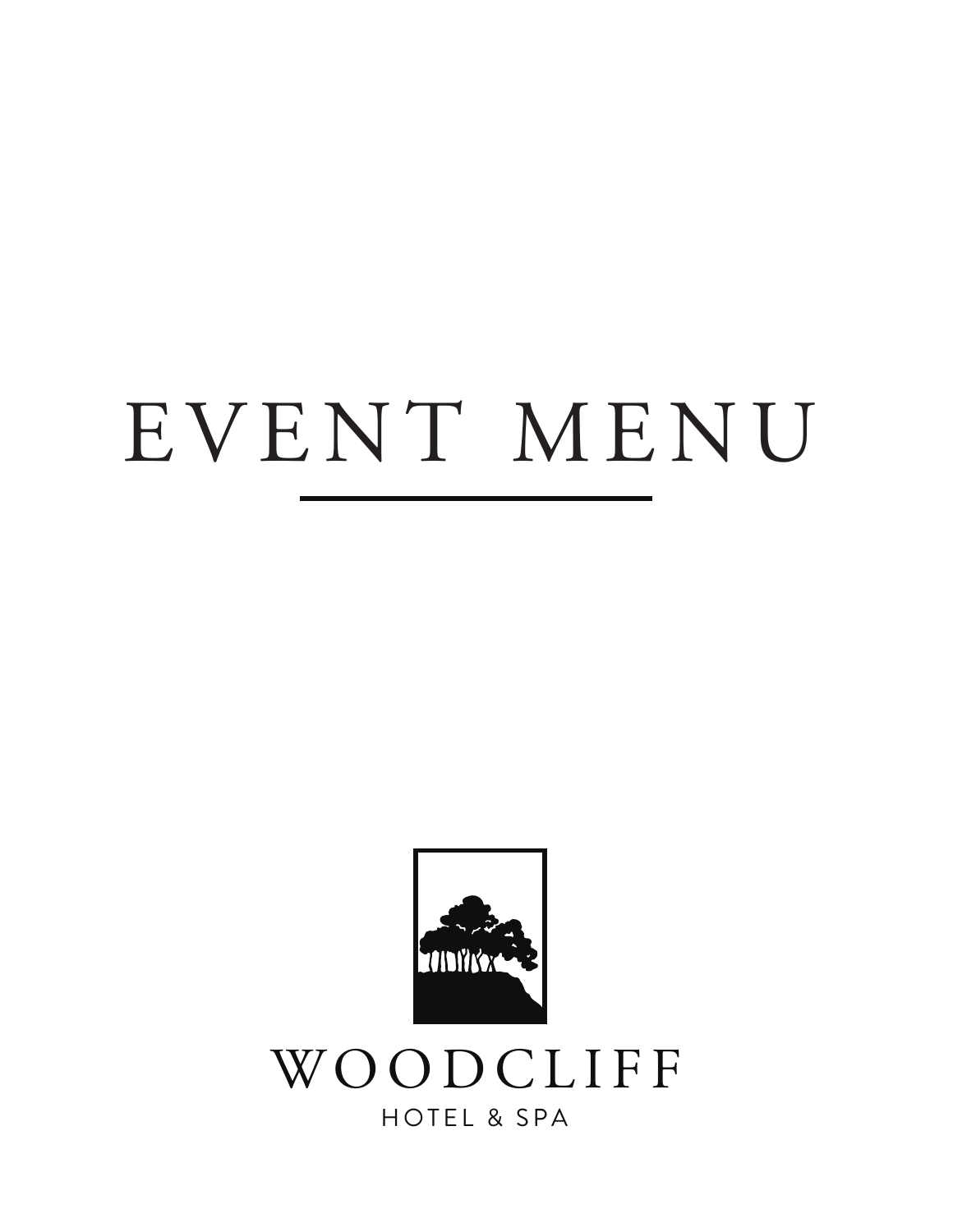## BREAKFAST MENU

### CONTINENTAL *16 per person*

- Croissants, Blueberry Muffins, Balsam Bagel, Cream Cheese
- Preserves & Whipped Butter
- Whole Fruit, Apples, Bananas, Oranges
- Chilled Fruit Juices
- Freshly Brewed Coffee, Hot Teas, Hot Chocolate

## CRESCENT TRAIL *20 per person*

- Steel Cut Oats, Brown Sugar, Toasted Almonds
- Vanilla Yogurt, Granola, Dried Fruit, Berries
- Sliced Fruit Display
- Multigrain Bagels, Cream Cheese
- Chilled Fruit Juices
- Freshly Brewed Coffee, Hot Teas, Hot Chocolate

## COUNTRY BREAKFAST *26 per person*

- Scrambled Eggs, Red Bliss Potato Home Fries
- Applewood Smoked Bacon, Breakfast Sausage
- English Muffins, White & Rye Breads
- Preserves & Whipped Butter
- Cut Fruit Salad
- Chilled Fruit Juices
- Freshly Brewed Coffee, Hot Teas, Hot Chocolate

## HORIZONS BREAKFAST *29 per person*

- Scrambled Eggs, Red Bliss Potato Home Fries
- Applewood Smoked Bacon, Breakfast Sausage
- Croissants, Blueberry Muffins, Coffee Cake
- Balsam Bagels, Cream Cheese, Butter & Preserves
- Sliced Fruit Display
- Greek Yogurt, Granola, Dried Fruit, Berries
- Chilled Fruit Juices
- Freshly Brewed Coffee, Hot Teas, Hot Chocolate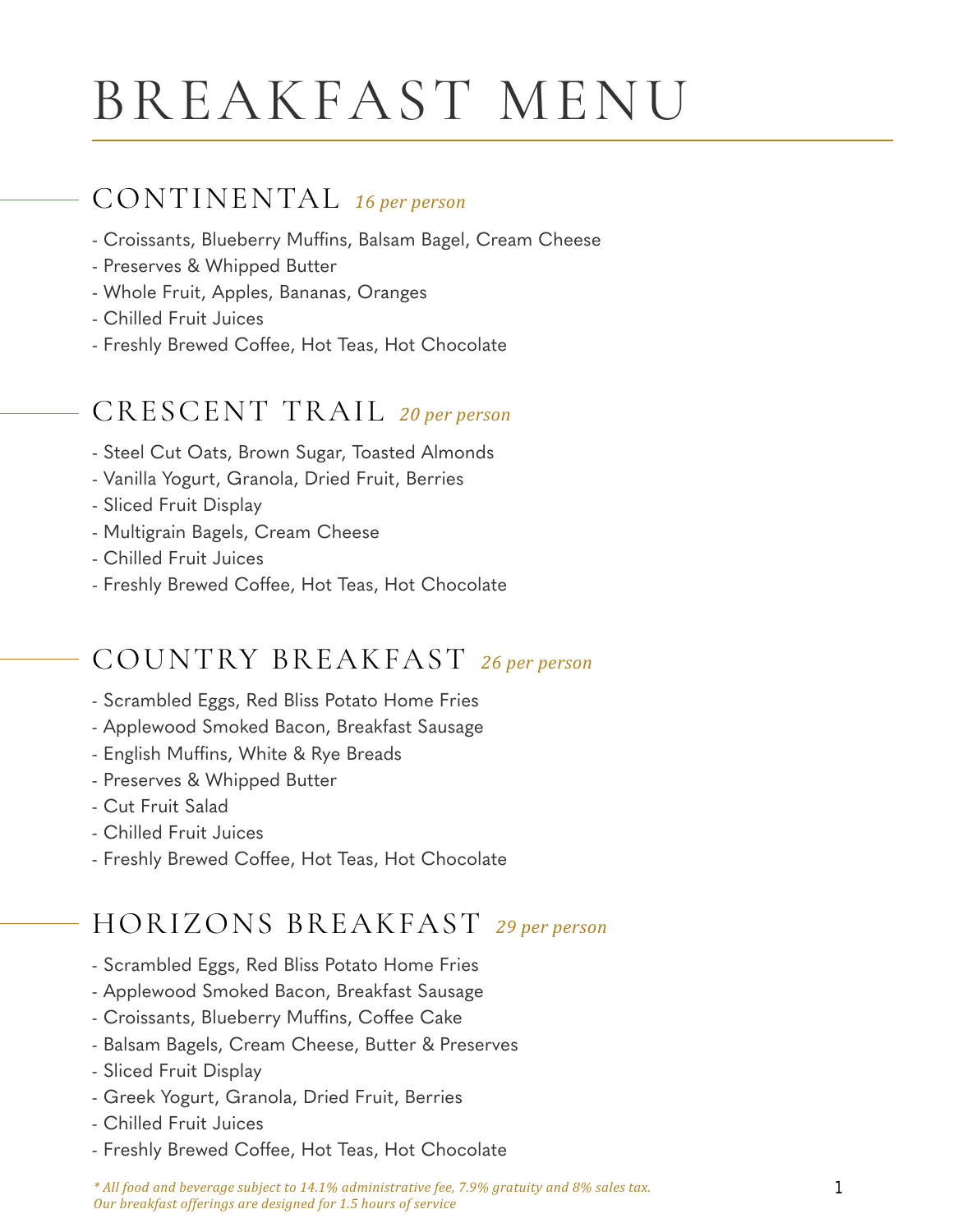## BREAKFAST SANDWICHES *6 per person*

#### *Select One*

- Bacon, Egg and Pepper jack on an English Muffin
- Ham, Egg and Swiss on a Croissant
- Chicken Sausage, Potatoes, Eggs and NY Cheddar in a Whole Wheat Wrap

## BREAKFAST QUICHE *5 per person*

#### *Select One*

- Ham & Swiss
- Broccoli & Cheddar
- Sausage, Potato & Pepper Jack Cheese

## BREAKFAST PIZZA *6 per person*

#### *Select One*

- Eggs, Bacon, Ham, Onion & Cheddar

- Eggs, Peppers, Mushrooms, Tomato, Chedda

### STEEL CUT IRISH OATMEAL *3 per person*

With Brown Sugar, Sliced Almonds and Raisins

## INDIVIDUAL GREEK YOGURT *4 each*

Vanilla Yogurt, Granola, Dried Fruit & Berries

### OMELET STATION *6 per person / minimum of 30 person*

#### *\$50 Chef Attendant Required*

With Chef's Choice Topping Bar

## BELGIAN WAFFLES *6 per person*

With Fruit Compote and Whipped Cream

## TEXAS STYLE FRENCH TOAST *5 per person*

With New York Maple Syrup

## SMOKED SALMON DISPLAY *10 per person*

With Chives, Capers, Tomato & Cucumber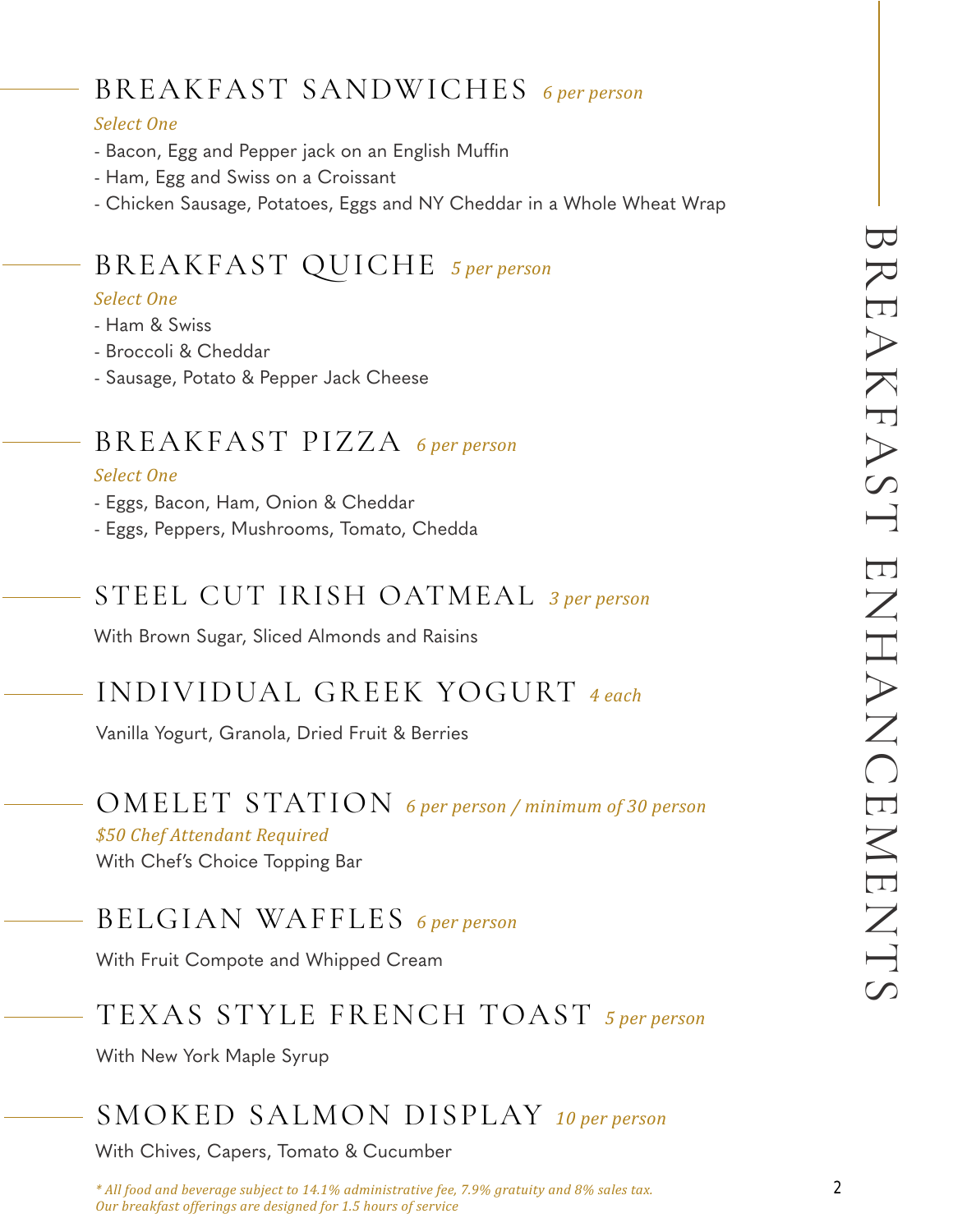## BRUNCH MENU

*38 per person/ 40 person minimum*

- Chilled Fruit Juices
- Sliced Fruit Display
- Blueberry Muffins, Scones
- Greek Yogurt, Granola, Dried Fruit, Berries
- Scrambled Eggs OR Broccoli Cheddar Quiche
- Red Bliss Potato Home Fries

#### *Select One*

- Chicken Sausage
- Sliced Ham
- Bacon
- Breakfast Sausage

#### *Select One*

- Chicken French, Lemon, Sherry
- Grilled Margherita Chicken, Tomato Bruschetta, Balsamic, Basil
- Salmon Fillet, Cucumber Dill Relish, Horseradish Sour Cream
- Glazed Salmon, Grand Marnier BBQ, Mango Salsa

*Add Additional Entrée for \$6.00 per person*

#### *Select One*

- Tortellini Alfredo, Basil Pesto, Tomatoes, Pine Nuts, Asiago Cheese
- Penne Pasta Rosa, Blush Sauce, Peppers, Mushrooms
- Rigatoni, Meatballs, Marinara, Mozzarella

### DESSERT

- Seasonal Cobbler Cake Pops
- Freshly Brewed Coffee, Hot Teas, Hot Chocolate

*\* All food and beverage subject to 14.1% administrative fee, 7.9% gratuity and 8% sales tax. Our brunch offerings are designed for 2 hours of service*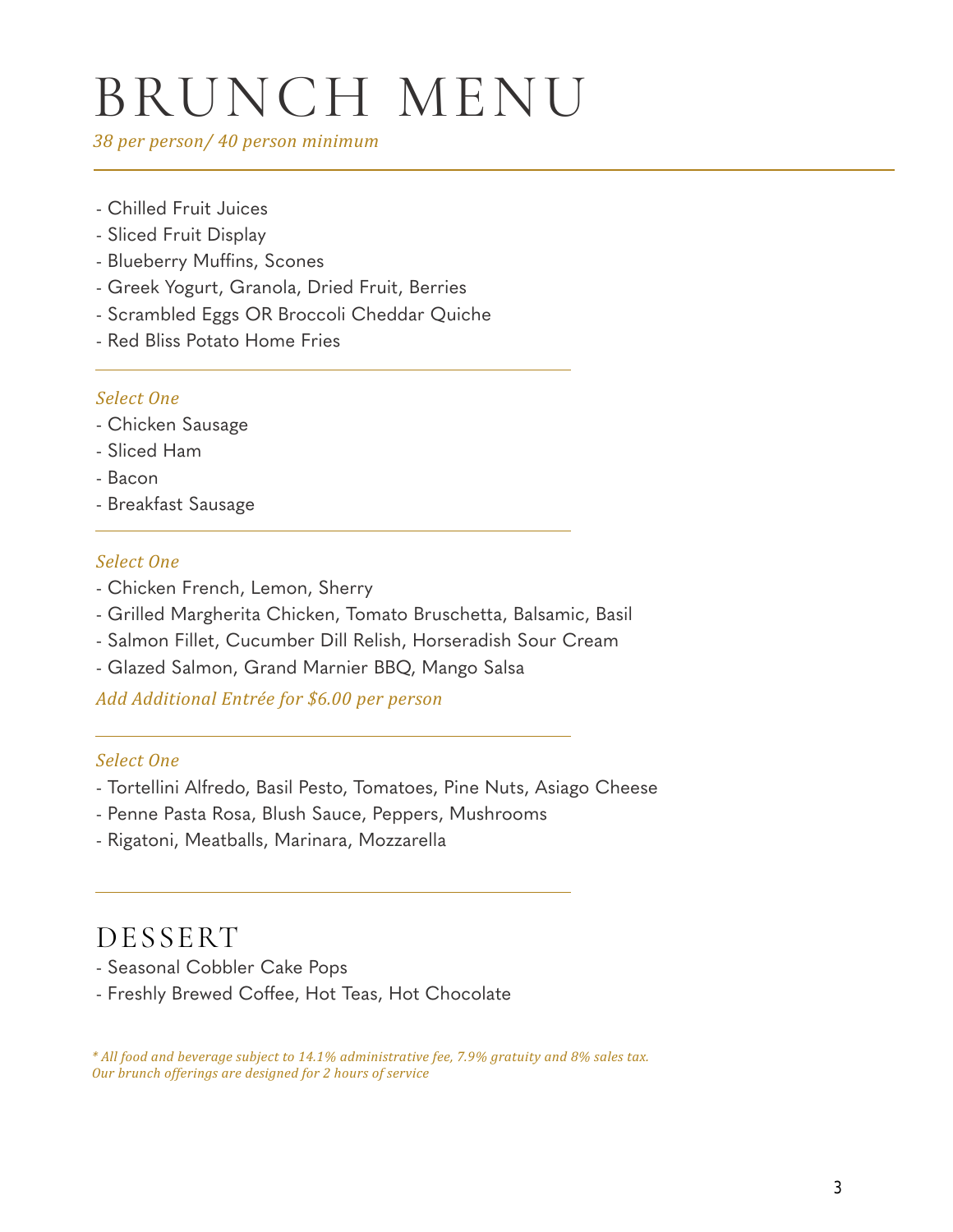## BREAK MENU

### SWEET TOOTH *13 per person*

- Fresh Baked Cookies, House Made Fudge Brownies
- Iced Cold Milk, Assorted Soft Drinks, Bottled Water
- Freshly Brewed Coffee, Hot Tea, Hot Chocolate

## LOW CALORIE BREAK *13 per person*

- 100 Calorie Snack Packs, Trail Mix, Dried Fruit Crisps, Sliced Fresh Fruit
- Bottled Water & Fruit Flavored Waters
- Freshly Brewed Coffee, Hot Tea Hot Chocolate

### CIDER MILL *13 per person*

- Freshly Made Warm Apple Crisp
- Cinnamon Sugar Donut Holes with Caramel Dipping Sauce
- Warm Apple Cider, Bottled Water
- Freshly Brewed Coffee, Hot Tea, Hot Chocolate
- *\* Make it A La Mode for \$1.50 per person*

## MEDITERRANEAN *12 per person*

- Hummus, Vegetable Crudités, Assorted Olives,
- Warm Spinach-Artichoke Dip with Baked Pita
- Assorted Soft Drinks, Bottled Water & Fruit Flavored Waters
- Freshly Brewed Coffee, Hot Tea, Hot Chocolate

## JUNK FOOD JUNKIE *12 per person*

- Individual Bags of Popcorn, Pretzels, Potato Chips & Oreos
- Reese's Peanut Butter Cups, Assorted Miniature Candies
- Assorted Soft Drinks, Bottled Water
- Freshly Brewed Coffee, Hot Teas, Hot Chocolate

### HAPPY HOUR *14 per person*

- Local and Imported Cheeses with Dried Fruits and Nuts
- Fresh Vegetable Display with Red Pepper Hummus
- Bottled Water, Soft Drinks
- Freshly Brewed Coffee, Hot Tea, Hot Chocolate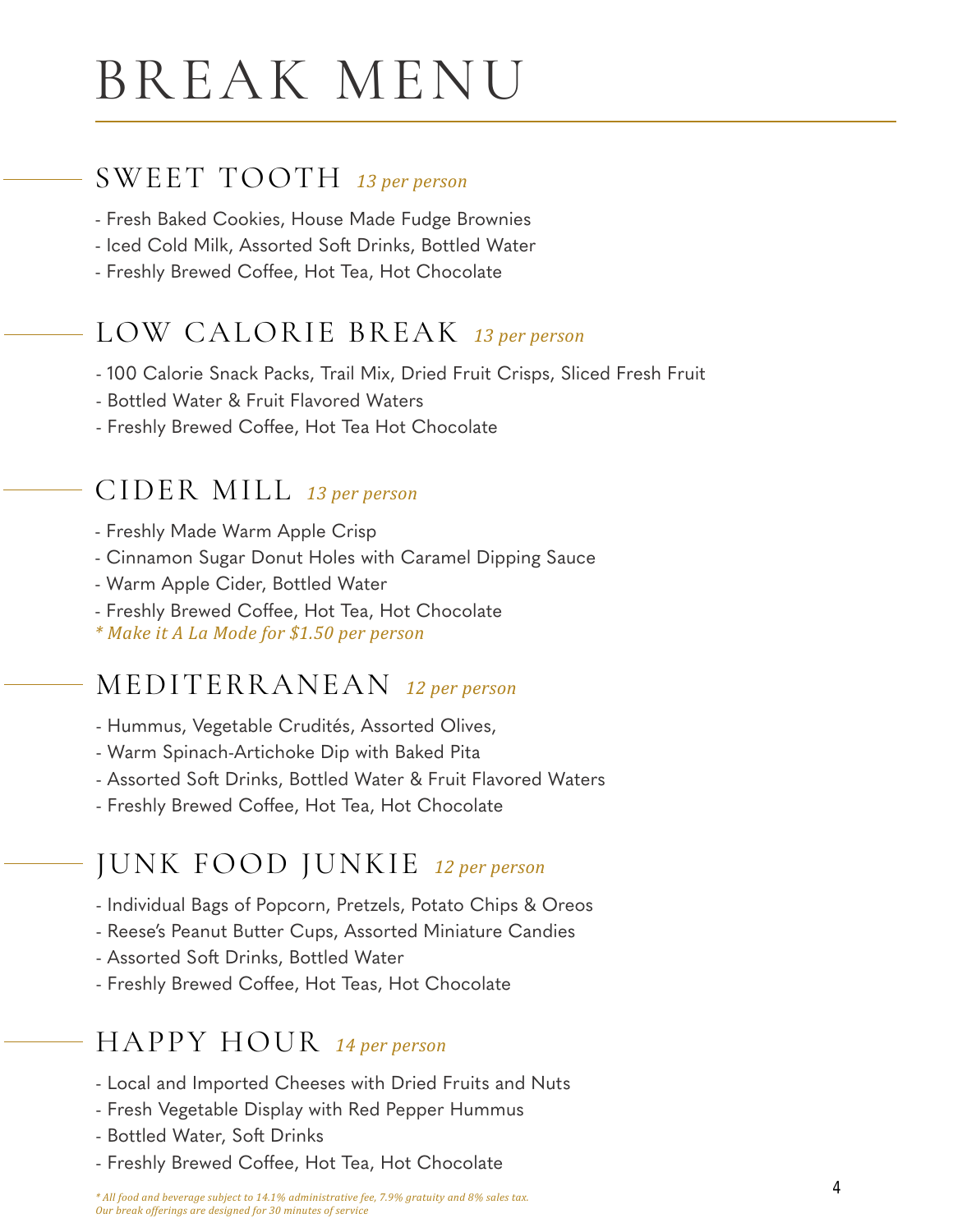## BREAK MENU

## SPA HEALTH BREAK *12 per person*

- Saratoga Spring Natural & Sparkling Water, Naked Juices
- Sliced Fresh Fruit, Yogurt & House-Made Granola
- Roasted Almonds, Dried Fruit, Honey
- Freshly Brewed Coffee, Hot Tea, Hot Chocolate

### BALL PARK *14 per person / 30 person minimum*

- House-Made Soft Pretzels, Nance's Honey Mustard, Cheddar-Ale Sauce
- Popcorn with Candied Nuts, Pigs in a Blanket
- Soft Drinks, Assorted Bottled Water & Fruit Flavored Dasani Waters
- Freshly Brewed Coffee, Hot Tea, Hot Chocolate

### REFRESHER *5 per person*

- Freshly Brewed Coffee, Hot Tea, Hot Chocolate

## BEVERAGE BREAK *8 per person*

- Soft Drinks, Assorted Bottled Water & Fruit Flavored Dasani Waters
- Freshly Brewed Coffee, Hot Tea, Hot Chocolate
- Chocolate & Vanilla Cupcakes *29 per dozen*
- Butterscotch Blondies *28 per dozen*
- Half-Dipped Chocolate Chip Cookies *32 per dozen*
- Assorted Freshly Baked Cookies *30 per dozen*
- House Made Fudge Brownies *36 per dozen*
- Assorted 100 Calorie Packs *24 per dozen*
- 12 oz. Saratoga Spring Natural & Sparkling Water *4 each*
- Assorted 20oz. Soft Drinks *2 each*
- Bottled Waters *3 each*
- Granola Bars *24 per dozen*
- Nutri-Grain Breakfast Bars *24 per dozen*
- Assorted Kettle Chips *30 per dozen*

ADDITIONS ADDITIONS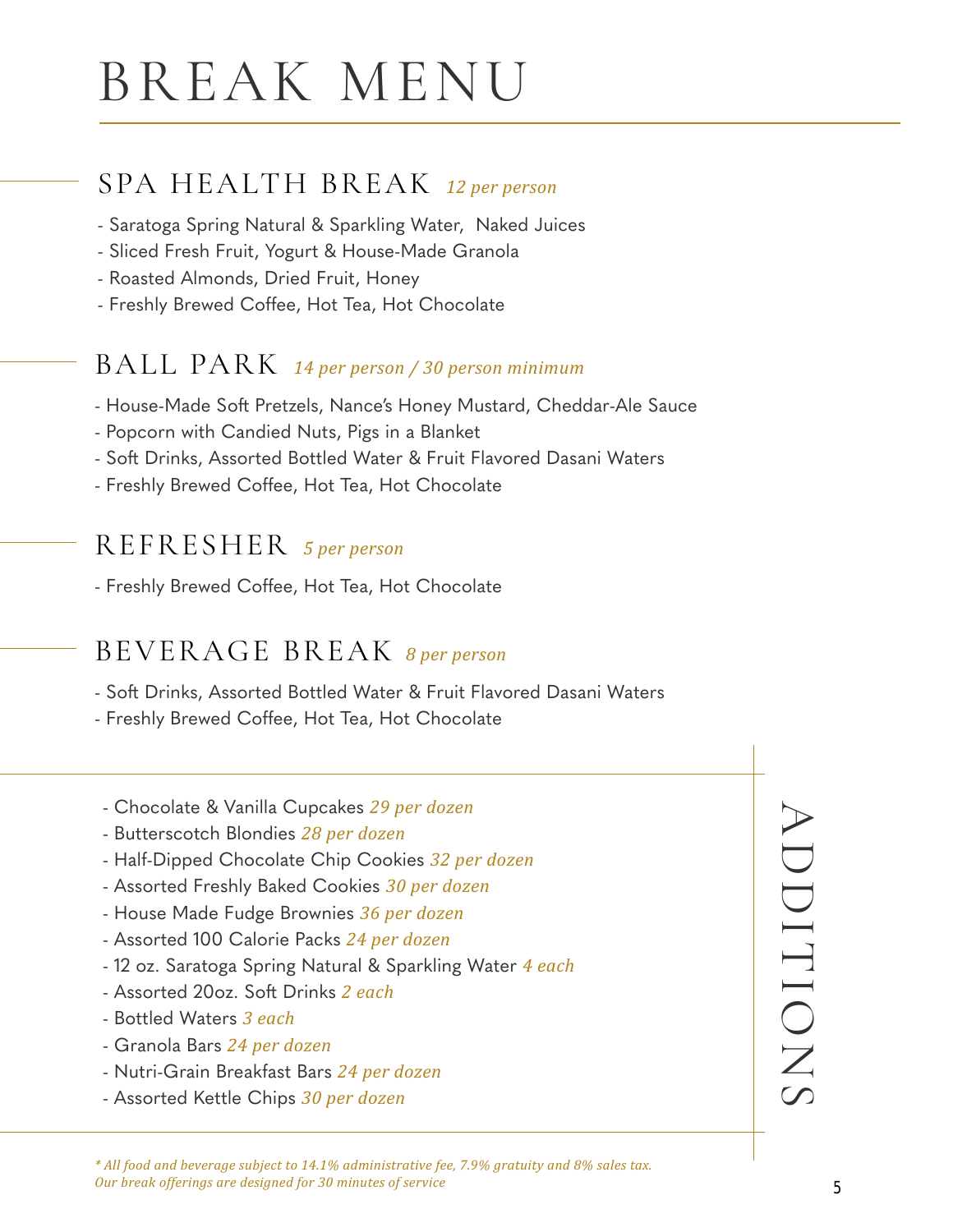## SERVED LUNCH

*32 per person*

#### STARTERS *Select one*

- Chef's Choice Seasonal Soup
- Seasonal Fruit & Berries
- Mixed Greens with Balsamic Vinaigrette

### ENTREES

*Select two if less than 25 people, select three for 25 people or more*

- Stuffed Chicken Breast in Marsala Sauce with Mushrooms, Herbs and Roasted Potatoes

- Pistachio Crusted Chicken with Coconut Ginger Sauce and Whipped Potatoes

- Salmon BBQ Grilled Fillet with Grand Marnier BBQ Glaze and Rice Pilaf

- Crab Cake Steak Fries and Remoulade

- Tender Beef Tips with Sautéed Mushrooms, Crispy Fried Onion and Whipped Potatoes

- Fresh Herb & Garlic Marinated Grilled Flank Steak with Roasted New Potatoes

- Mushroom Raviolis Ricotta Raviolis with Marinara and Chardonnay Cream, Spinach, and Parmesan Cheese

- Finger Lakes Cobb Romaine, Cheddar, Bacon, Chicken, Tomatoes, Onion Rings, NY Riesling Vinaigrette

## DESSERT

*select one / served with freshly brewed coffee, hot tea, & hot chocolate*

- New York Style Cheesecake with Seasonal Berries and Fresh Whipped Cream

- Grand Marnier Chocolate Mousse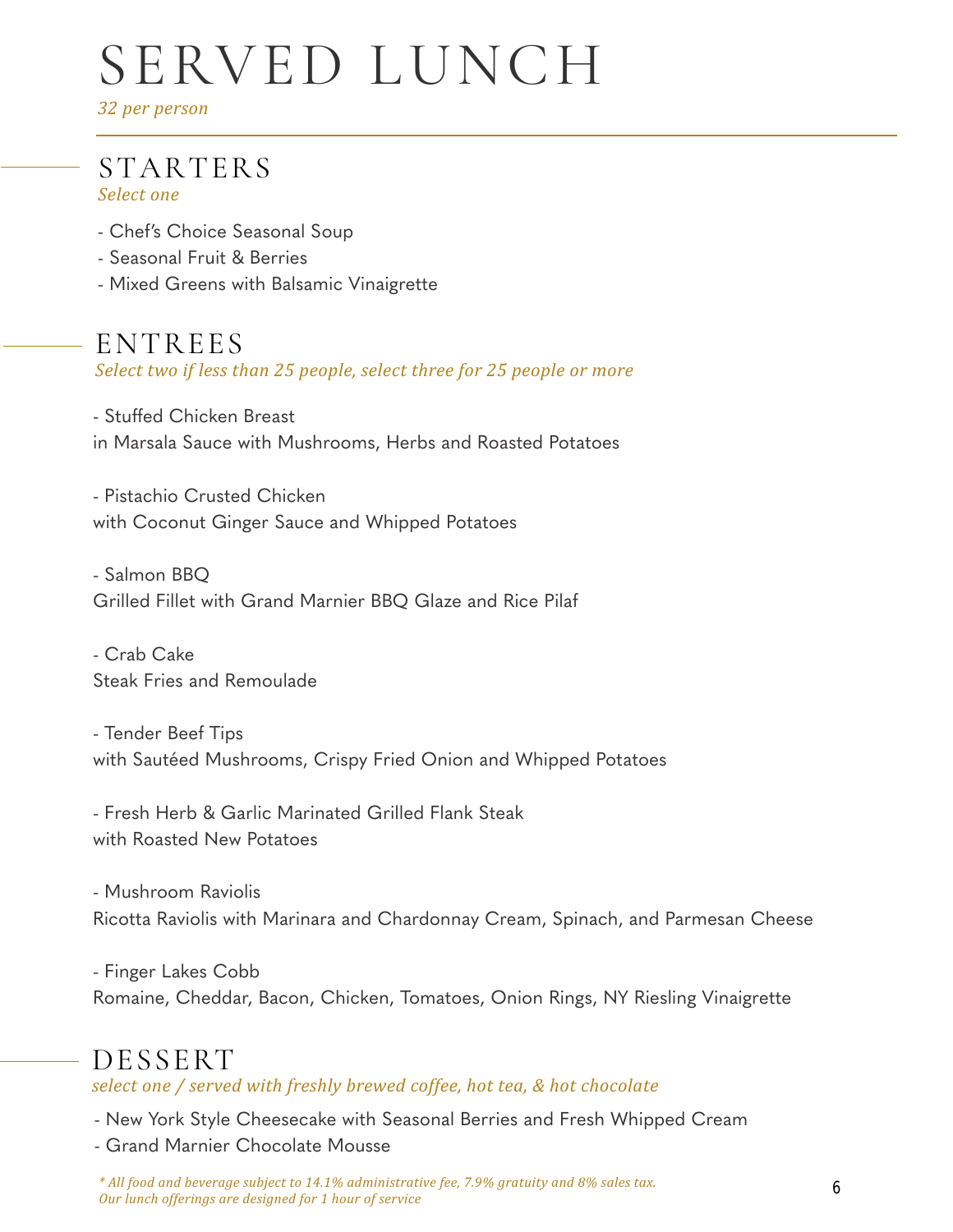### BUILD YOUR OWN BOWL *34 per person / 30 person minimum*

**Base:** Kale, Cabbage Blend, Mixed Greens, Quinoa and Brown Rice

**Toppings:** Carrots, Cucumbers, Broccoli, Peppers, Scallions, Chickpeas, Beets, Celery, Sunflower Seeds, Toasted Almonds, Dried Cranberries, Olives, Feta Cheese, Cheddar, Goat Cheese, Pickled Hot Peppers, Onion Rings, Tortilla Strips

**Protein:** Hard Boiled Eggs, Grilled Chicken, Crispy Tofu, Teriyaki Salmon

**Dressings:** Sesame Ginger Vinaigrette, Tzatziki Ranch and White Balsamic

**Desserts**: Fruit Skewer with Chocolate Sauce *Served with Freshly Brewed Coffee, Hot Teas, Hot Chocolate* 

### ITALIAN SANDWICH BUFFET

*34 per person / 30 person minimum*

#### **Includes:**

- Grilled Vegetables with Provolone, Balsamic on a Ciabatta Roll
- Caprese with Tomato, Fresh Mozzarella, Pesto on Amazing Grains Salty Bread
- Chicken Parmesan on Soft Italian
- Capicola with Arugula, Roasted Red Pepper and Whipped Ricotta on Salty Bread

#### **Sides:**

- Chef's Minestrone Soup
- Lemoncello Salad Cut Romaine, Gorgonzola, Toasted Pine Nuts, Roasted Red Peppers and Scallions with White Balsamic Vinaigrette
- Rosemary Steak Fries
- Fresh Cut Fruit Salad

#### **Desserts**: Chocolate Dipped Cannoli

*Served with Freshly Brewed Coffee, Hot Teas, Hot Chocolate*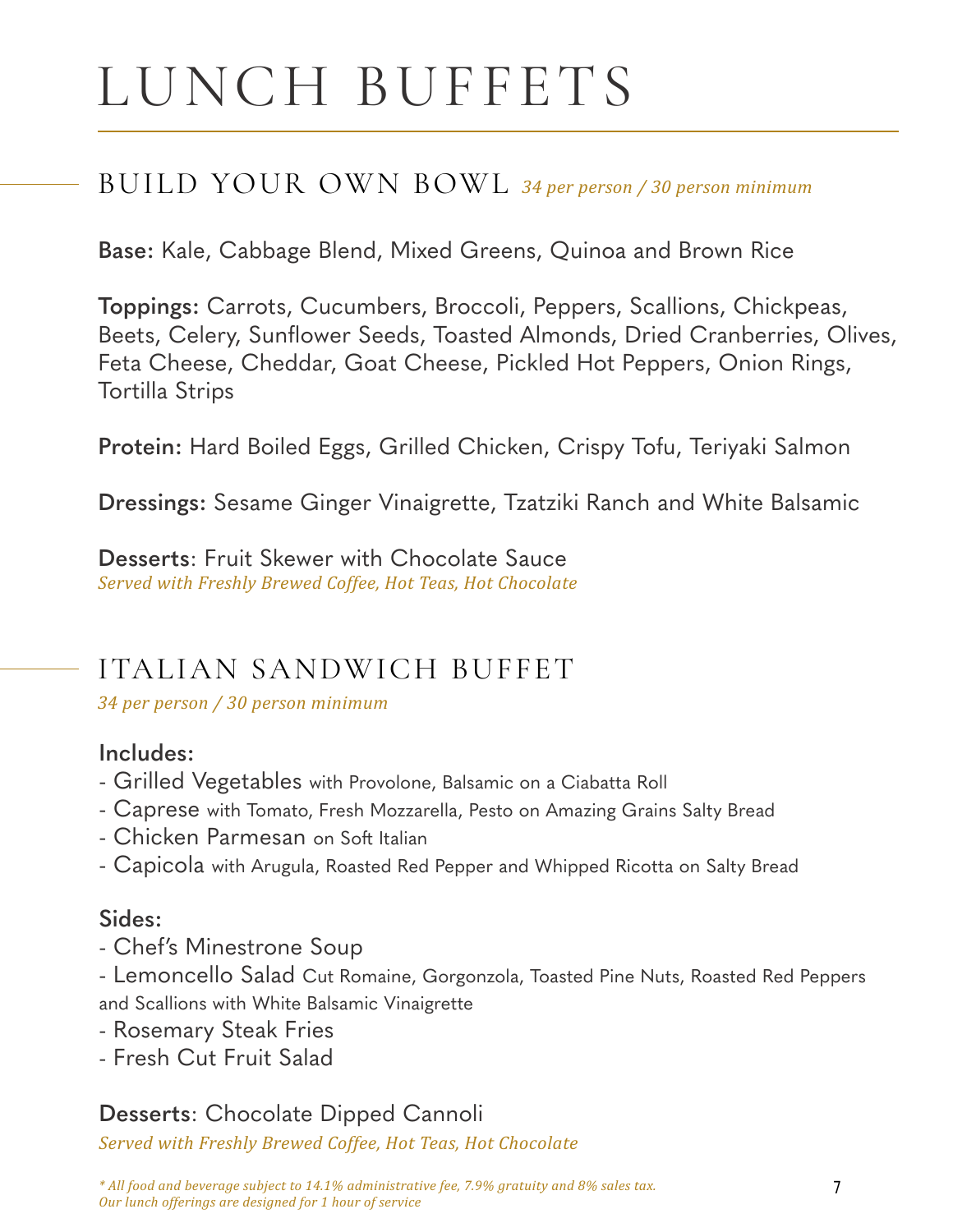### NEW YORK DELI *30 per person / 25 person minimum*

#### **Salads:**

- Mixed Greens Salad with Balsamic Vinaigrette and Ranch Dressing

- Red Bliss Potato Salad with Local Mustard Dressing, Fresh Dill and Scallions

- Greek Pasta Salad Tricolor Fusilli Pasta Tossed with Cucumber, Tomato, Olives, Peppers, Onions, Pepperoncini, Feta Cheese and Sweet Oregano Vinaigrette

- Fresh Fruit Salad

**Deli Meats:** Thinly Sliced Roast Beef, Turkey, Baked Ham & Genoa Salami

**Toppings:** Provolone, Cheddar & Swiss Cheeses, Dill Pickle Spears, Leaf Lettuce, Sliced Roma Tomatoes, Banana Peppers

**Bread:** Twist Roll, Whole Wheat, Sour Dough and Pita

**Condiments:** Local Mustard, Mayonnaise, Horseradish, Italian Dressing

**Sandwich Salad** *select one* - Albacore Tuna Salad - Housemade Egg Salad *served with kettle chips* 

**Desserts**: Assorted Freshly Baked Cookies *served with freshly brewed coffee, hot teas, hot chocolate* 

*\* All food and beverage subject to 14.1% administrative fee, 7.9% gratuity and 8% sales tax. Our lunch offerings are designed for 1 hour of service*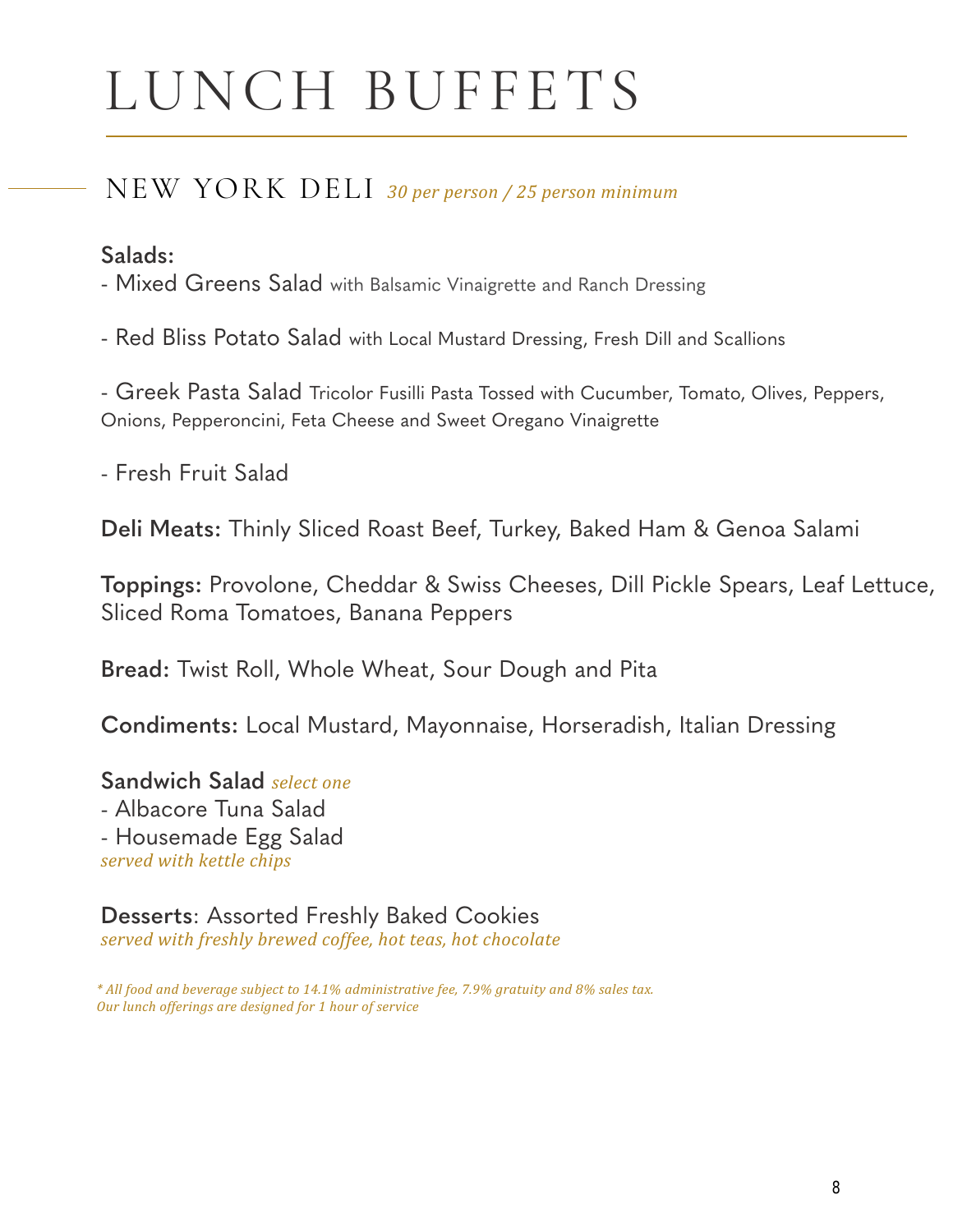### PIZZERIA *36 per person for 10 - 30 people*

#### *select two housemade artisan pizzas*

- Cheese with Red Sauce, Mozzarella
- Pepperoni with Red Sauce, Mozzarella
- Vegetarian with Garlic Rub & Grilled Vegetables
- Buffalo Chicken with Hot Sauce, Boneless Buffalo Bites & Cheeses

#### **Includes:**

Iceberg Tossed Salad Iceberg Lettuce, Carrots, Tomatoes, Croutons with Italian Vinaigrette & Ranch Dressings

Antipasto Salad Ham, Salami, Pepperoni, Provolone, Banana Peppers, Olives, Peppers and Onions, Vinaigrette

Traditional Chicken Wings Medium Buffalo Sauce, Blue Cheese, Celery, Carrot Sticks

#### **Desserts**: Giant Chocolate Chip Cookies

*served with freshly brewed coffee, hot teas, hot chocolate* 

## TOUR OF ITALY

*34 per person / 20 person minimum*

#### **Entrees:**

- Margherita Chicken Marinated Breast with Tomatoes, Basil and Fresh Mozzarella

- Penne Pasta Rosa with Marinara Sauce Enriched with Alfredo Cream and Parmesan *add homemade meatballs or eggplant parmesan for 4* 

#### **Sides:**

- Caesar Salad Tossed with Pecorino Romano, Croutons and Caesar Dressing
- Caprese Salad with Fresh Mozzarella, Sliced Tomatoes, Basil, and Olive Oil
- Sautéed Vegetable Medley

#### **Desserts**: Assorted Cannolis

*served with freshly brewed coffee, hot teas, hot chocolate*

*\* All food and beverage subject to 14.1% administrative fee, 7.9% gratuity and 8% sales tax. Our lunch offerings are designed for 1 hour of service*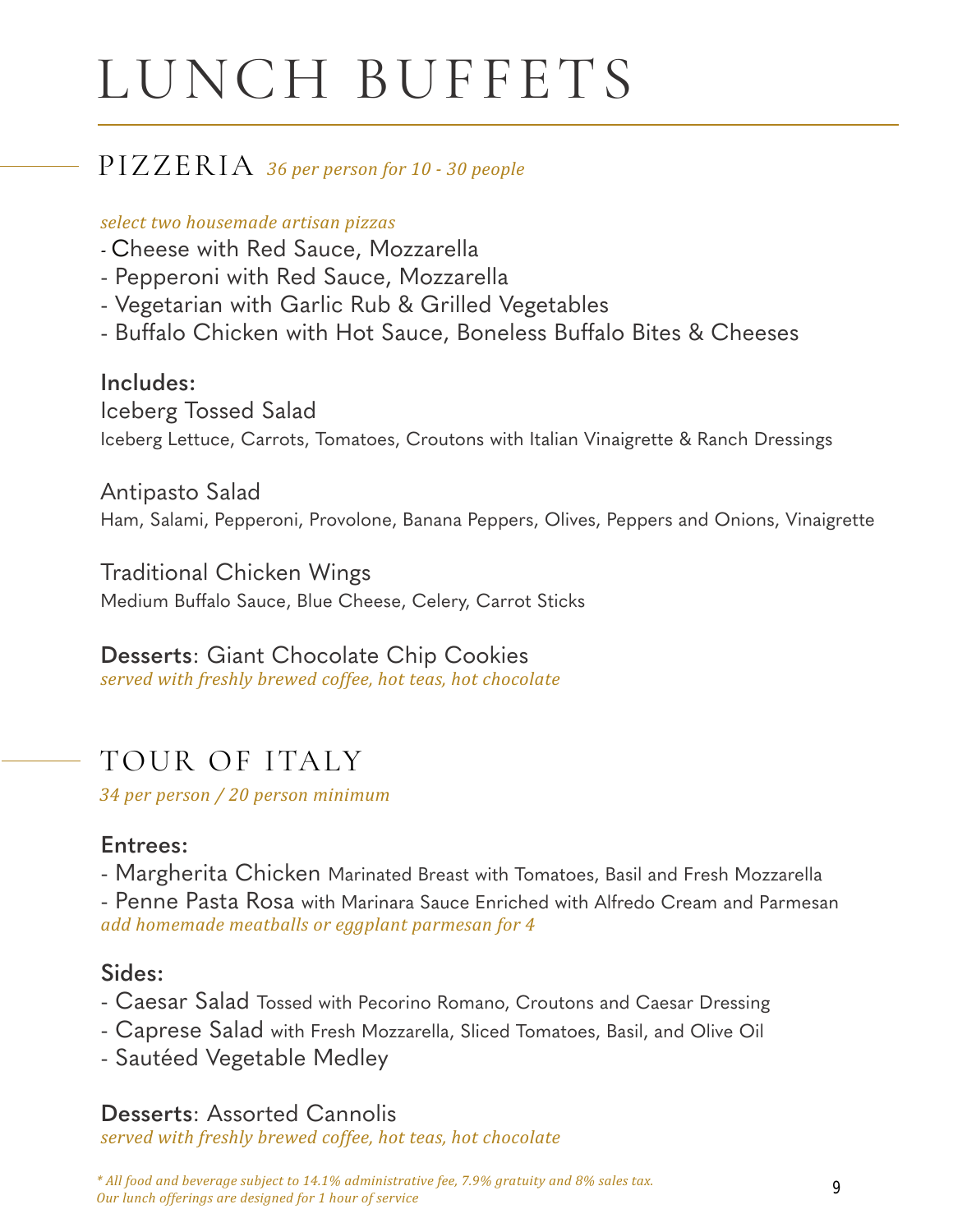### TEX-MEX *38 per person / 25 person minimum*

#### **Includes:**

- Seasoned Beef Picadillo
- Grilled Chipotle-Lime Chicken
- Grilled Zucchini, Peppers and Onions, Mushrooms

**Toppings:** Shredded Cheddar, Sliced Jalapenos, Pico de Gallo, Taco Sauce, Sour Cream and Shredded Cabbage

#### **Sides:**

- Corn Tortilla Chips with Salad, Queso, and Guacamole
- Rice & Beans

**Desserts: Tres Leches Cake with Rum, Caramel, & Truffle** *served with freshly brewed coffee, hot teas, hot chocolate*

## MEDITERRANEAN *38 per person / 30 person minimum*

#### **Entrees:**

- Grilled Rosemary Chicken
- Steak Kebabs
- Falafel

#### **Sides:**

- Roasted Lemon Potatoes OR Golden Basmati Rice
- Hummus and Olives
- Cucumber Tomato Salad with Basil and Mint
- Greek Salad with Sweet Oregano Vinaigrette and Tzatziki Ranch

#### **Desserts**: Baklava

*served with freshly brewed coffee, hot teas, hot chocolate*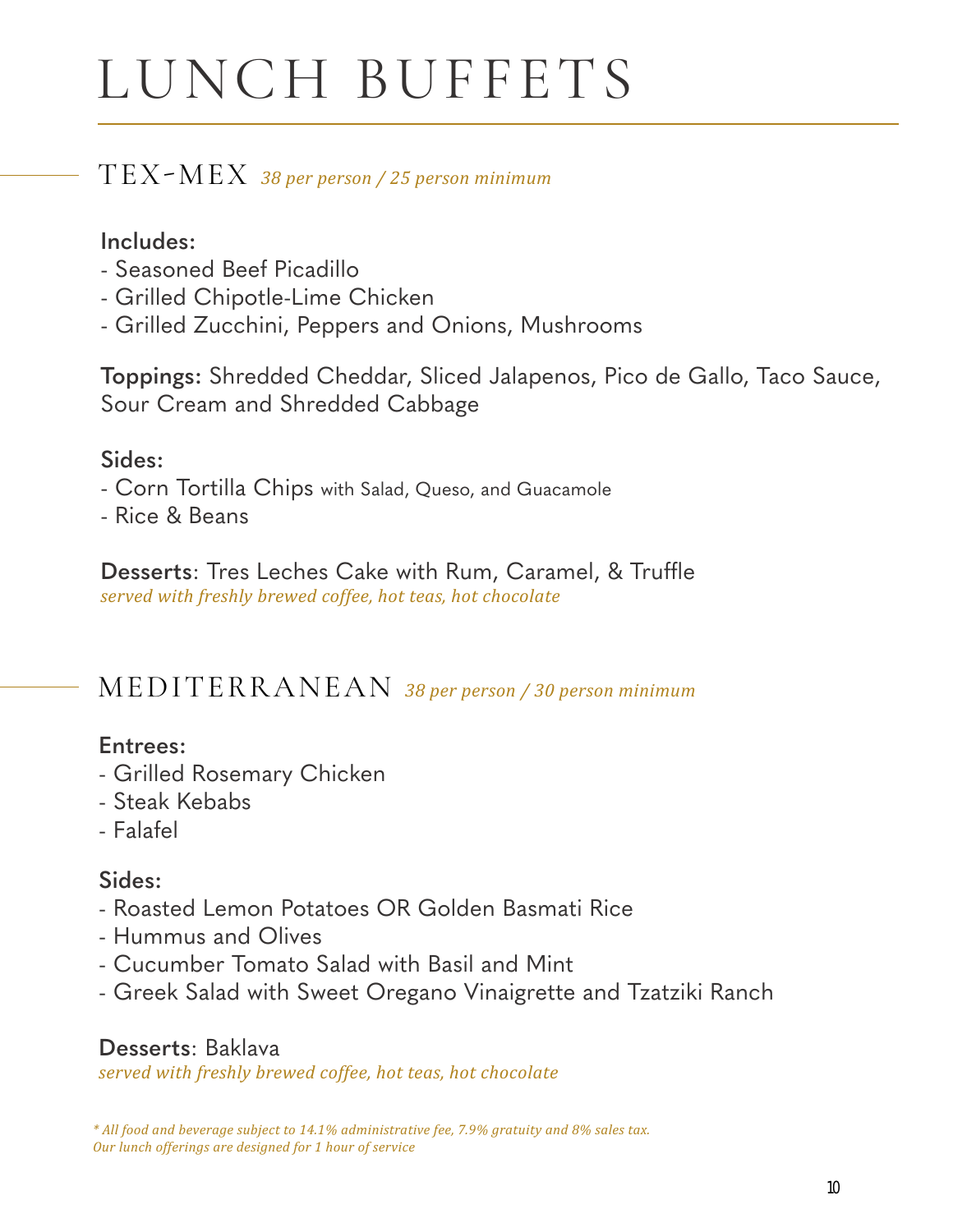## RA-CHA-CHA PLATE *25 per person / 20 person minimum*

#### **Entrees:**

- Grilled Cheeseburgers
- Zweigle's Red and White Hots

#### **Sides:**

- Home Fries
- Baked Beans
- Macaroni Salad
- Iceberg Salad with Italian Vinaigrette and Ranch Dressing

#### **Toppings:**

- Rochester Style Meat Sauce
- Diced Onions

#### **Desserts**: Italian Cookies

*served with freshly brewed coffee, hot teas, hot chocolate*

## BAGGED LUNCH *28 per person*

**Sandwiches:** *select two / served with kettle chips, pretzels, and chocolate chip cookies*

- Shaved Roast Beef with Roasted Red Pepper, Provolone, and Horseradish, on Multigrain Bread
- Black Forest Style Ham with Swiss Cheese and Honey-Mustard Spread on Twist Roll
- Shaved Roasted Turkey Breast with Cheddar, Lettuce and Tomato on Jalapeño Wrap
- Chicken Caesar Wrap Grilled Chicken, Romaine, Pecorino, Caesar Dressing on Herb Wrap
- Mediterranean Wrap Hummus, Bean Sprouts, Cucumbers, Tomato, Olives on Wheat Wrap

#### **Salads:**

- Potato Salad, Quinoa Salad, Traditional Coleslaw, & Macaroni Salad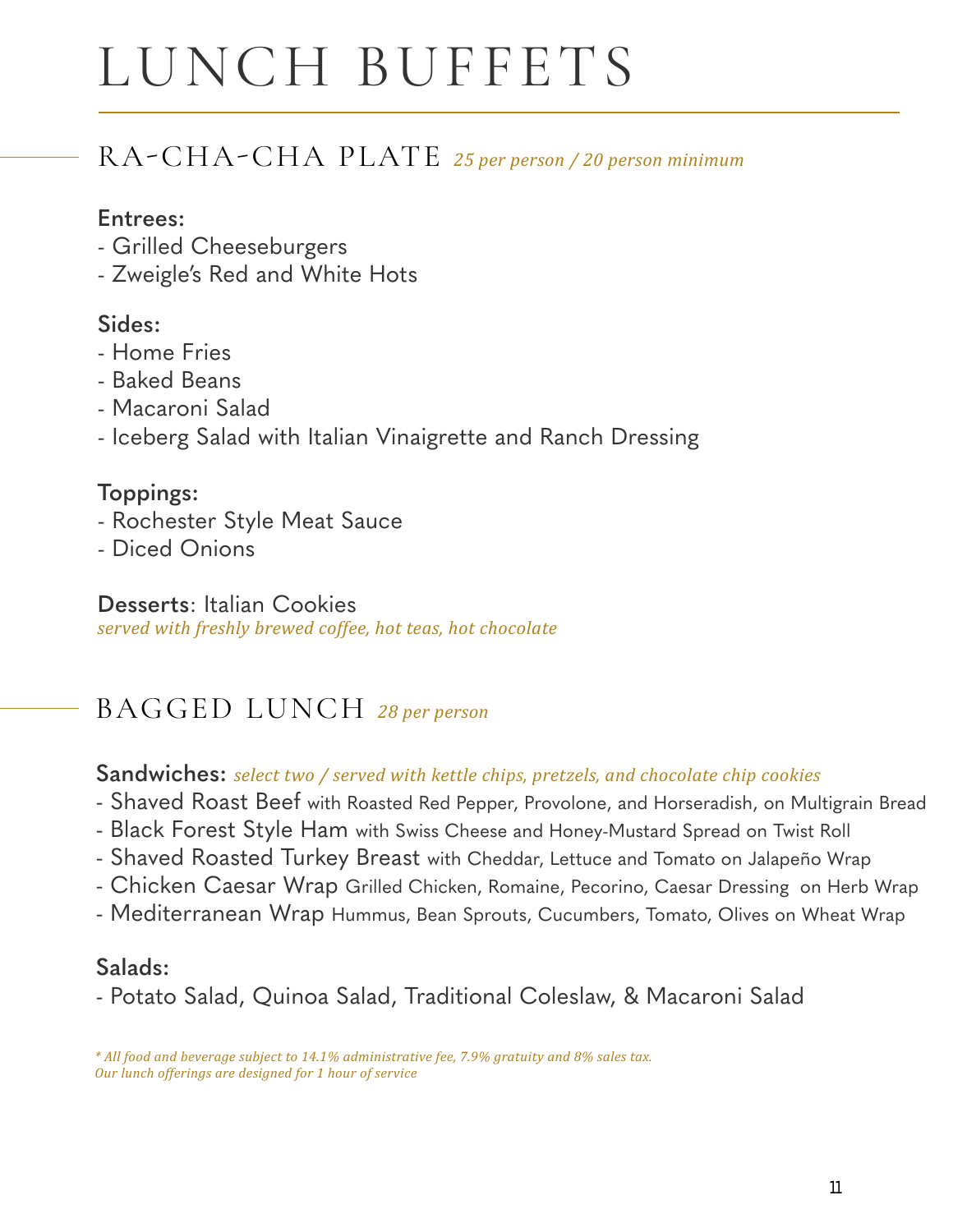## SIGNATURE BUFFET

*42 per person/ 30 person minimum* 

#### **Entrees** *select two (add a third entree for 4 per person)*

- Vegetable Lasagna with Marinara
- Mushroom Ravioli with Chardonnay, Spinach, Parmesan Cheese
- Chicken French with Lemon Sherry Sauce
- Margherita Chicken Marinated Breast with Tomatoes, Basil and Fresh Mozzarella
- Fillet of Salmon with Maple Cream
- Haddock Fillet with Herb Breadcrumbs, Lemon Butter and Capers
- House-Made Meatloaf with Brown Sugar Glaze and Crispy Fried Onion Rings
- Grilled Marinated Flank Steak with Sautéed Mushrooms and Red Wine Demi-Glace
- Herb Roasted Stuffed Pork Loin with Cranberries, Apricots & Pork Jus

#### **Sides** *select two*

- Quinoa Salad with Cucumber, Tomato and Lemon Tahini Dressing
- Greek Chickpea Salad with Feta, Olives, Oregano Vinagrette
- Antipasto Tortellini Pasta Salad with Cheese Tortellini, Banana Peppers, Salami, & Provolone
- Farro Salad with Grilled Vegetables and Herb Vinaigrette
- Potato Salad with Whole Grain Mustard and Scallions

#### **Starch** *select one*

- Mashed Potatoes
- Roasted Red Bliss Potatoes
- Rice Pilafe

#### **Includes:**

- Seasonal Vegetable Sauté
- Mixed Green Salad with Balsamic Vinaigrette and Ranch Dressing

#### **Desserts**: Cinnamon Apple Crisp with Whipped Cream *served with freshly brewed coffee, hot teas, hot chocolate*

*\* All food and beverage subject to 14.1% administrative fee, 7.9% gratuity and 8% sales tax. Our lunch offerings are designed for 1 hour of service*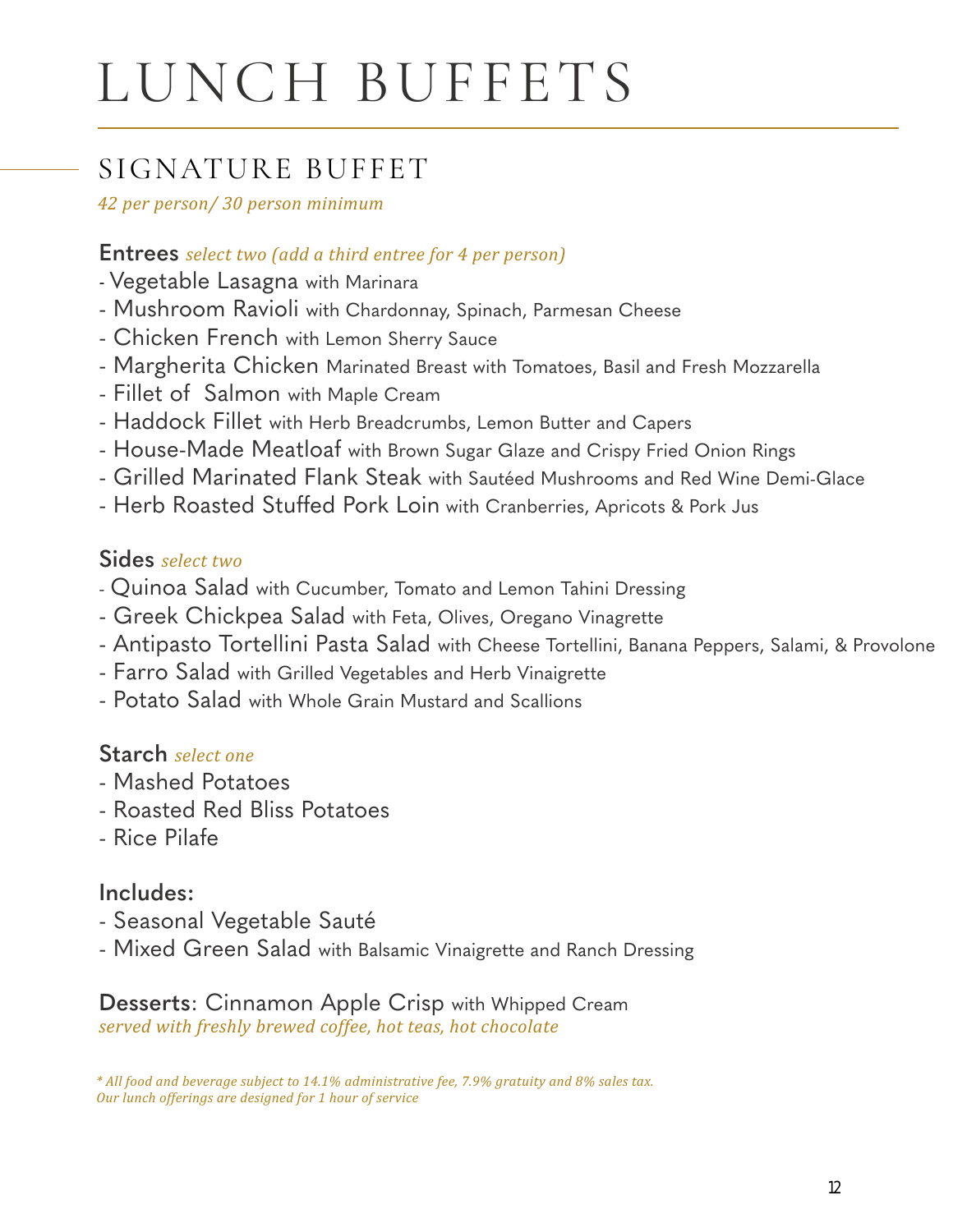## SERVED DINNER

#### **Salads** *select one*

- Caesar Romaine Lettuce, Parmigiano Reggiano, Croutons, Classic Dressing
- Mixed Greens Cucumber, Carrots, Tomatoes, NY Riesling Vinaigrette
- Butter Lettuce Sliced Radishes, Grilled Asparagus, Fried Shallots, Herb Buttermilk Vinaigrette
- Wedge Salad Marinated Tomatoes, Garlic Bread Croutons, Basil Green Goddess Dressing
- Lemoncello Salad Romaine Lettuce, Roasted Red Pepper, Scallions, Toasted Pine Nuts,

Blue Cheese, White Balsamic Vinaigrette

#### **Starters** *add one for 10*

Jumbo Lump Crab Cake Chow Chow, Remoulade Shrimp Cocktail Chilled Jumbo Shrimp, Cocktail Sauce, Lemon Tomato Herb Cheese Tart Pesto, Micro Basil Mushroom Wellington Lively Run Goat Cheese, Balsamic, Arugula

#### **Accompaniments** *select one*

- Aged Cheddar Au Gratin Potatoes
- Whipped Potatoes
- Roasted Fingerling Potatoes
- Garlic Parmesan Duchess Potatoes
- Rice Pilaf

#### *served with chef's choice vegetables*

*\* All food and beverage subject to 14.1% administrative fee, 7.9% gratuity and 8% sales tax Our dinner offerings are designed for 2 hours of service*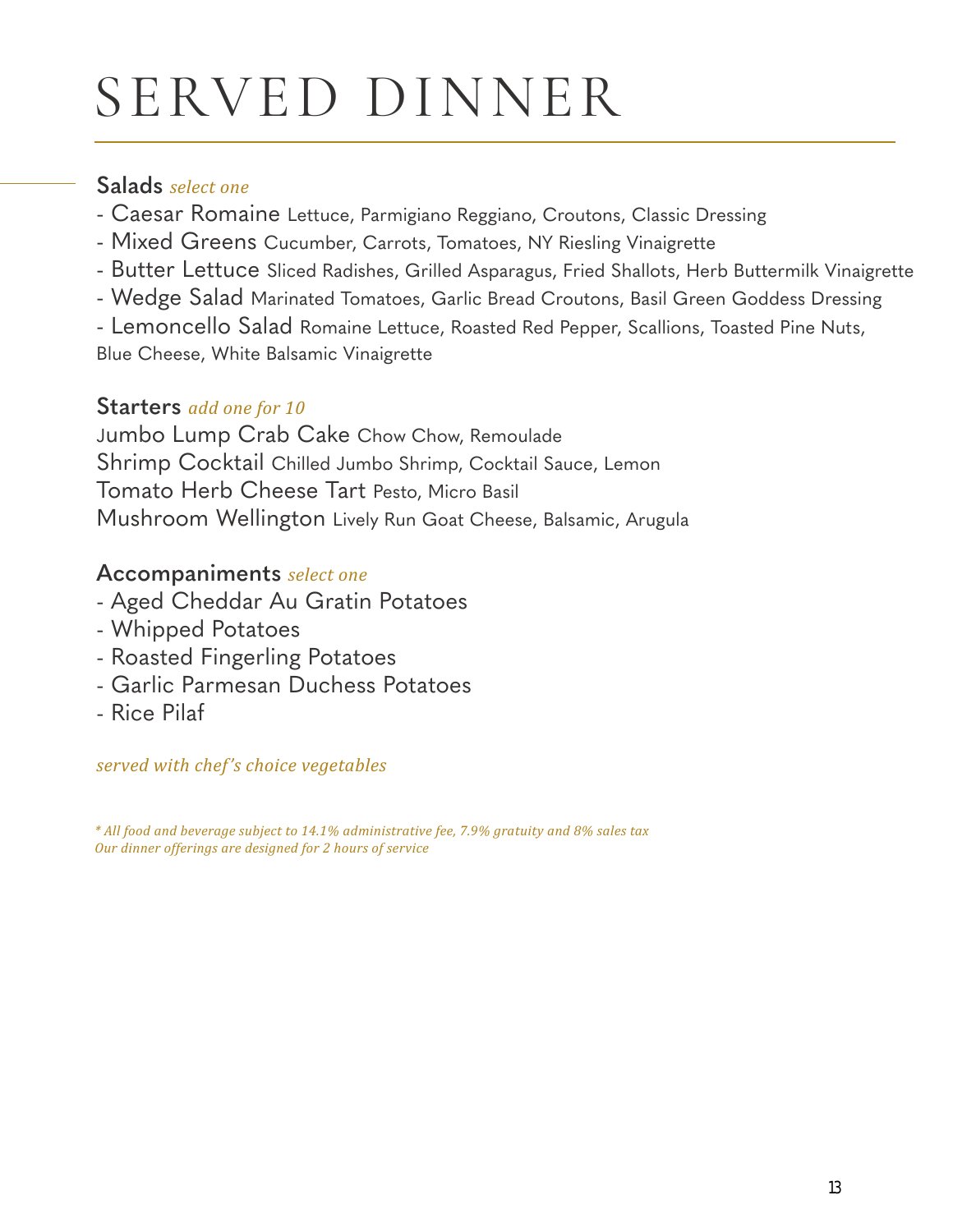## SERVED DINNER

#### **Entrees** *select three, priced per item*

- Chicken Milanese Crispy Chicken Cutlet, Fresh Mozzarella, Basil-Tomato Relish 42
- Chicken Marsala Mixed Mushrooms, Marsala Thyme Cream Sauce 44
- Chicken French Lightly Battered Chicken Breast, Lemon Sherry Sauce 44
- Spinach Artichoke Chicken Stuffed Chicken Breast, Lemon Sherry Sauce 46
- Stuffed Chicken Breast Prosciutto, Smoked Gouda, Spinach, Red Pepper Sauce 46
- 8oz Filet Mignon Beef Tenderloin, Red Wine Demi Glaze 65
- 12oz NY Strip Steak Au Poivre, Cognac Sauce 59
- Baked Cod Herb Crust, Lobster Sauce 44
- Haddock French Lightly Battered Fillet, Lemon Sherry Sauce 44
- Salmon Fillet Choice of Horseradish Sour Cream and Cucumber Relish or Mustard Sauce 49
- Maryland Style Crab Cakes Remoulade, Chow Chow 52
- Grilled Prime Pork Chop Iron Smoke Whiskey Glaze 46
- Cranberry Apple Stuffed Pork Loin Fig, Port Wine Jus 48
- Mediterranean Risotto Pesto, Artichokes, Cherry Tomato Salsa, Crispy Tofu (GF) 42
- Eggplant Arrabiatta Whipped Ricotta Cheese, Parmesan 44
- Butternut Squash Cassoulet Fresh Herbs, Acorn Squash Bowl (Vegan, Gluten Free) 38
- Vegetable Bolognese Zucchini and Yellow Squash Noodles, Crispy Mushrooms (Vegan, GF) 42

### **Dessert** *select one*

- Spiced Apple Cheese Streusel Cake
- Flourless Chocolate Fudge Cake (GF)
- Blueberry Lemon Meringue Tart
- Tiramisu Cake with Berries
- Cream Cheese Flan (GF)
- Raspberry S'more Tart
- Assorted Italian Cookie Tray
- Miniature Pastries: Cheesecake, Raspberry Lemon Tartlets, Cannoli

*\* All food and beverage subject to 14.1% administrative fee, 7.9% gratuity and 8% sales tax Our dinner offerings are designed for 2 hours of service*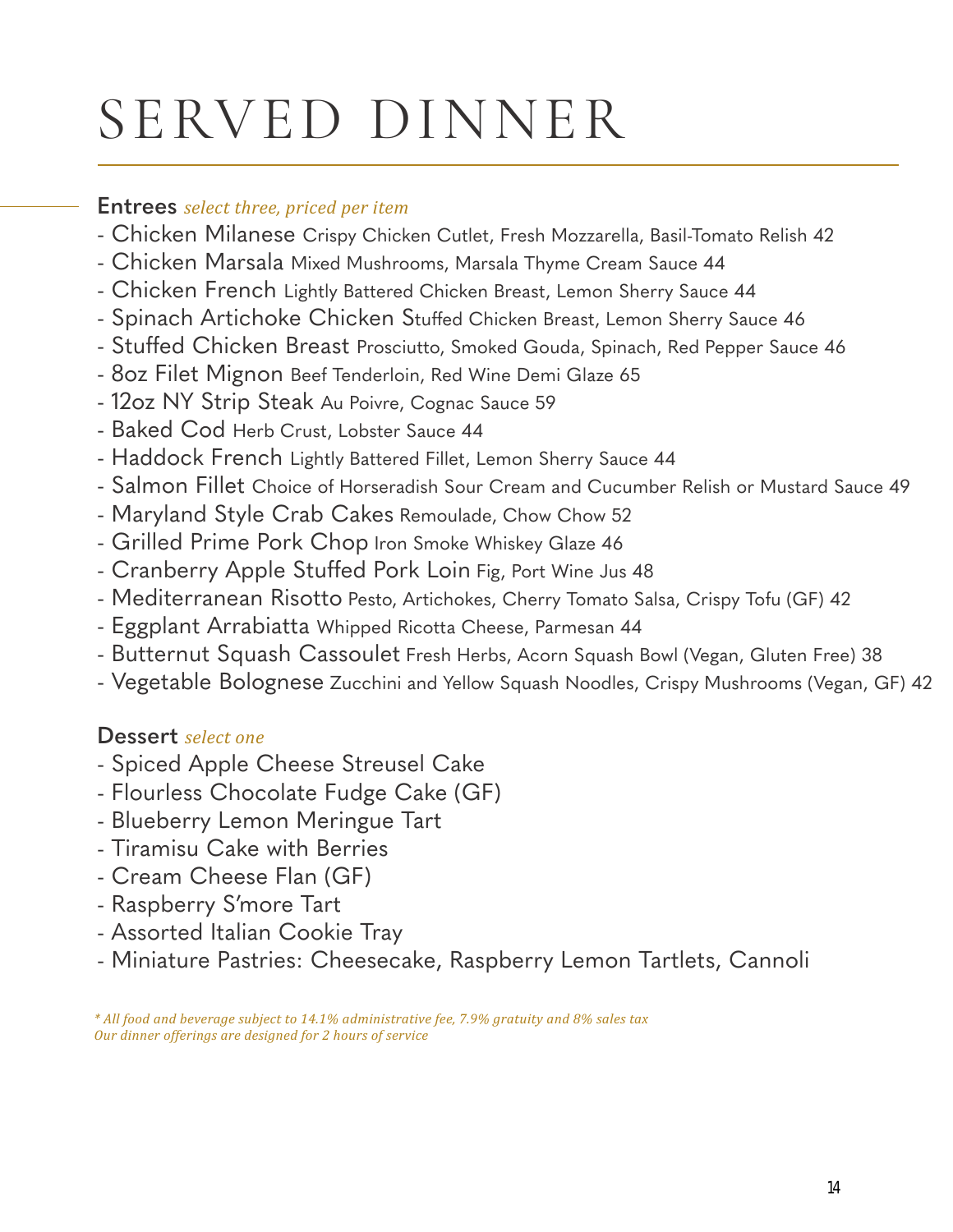## SIGNATURE DINNER BUFFET

*30 person minimum*

#### **Served Salad** *select two*

- Caesar Romaine Lettuce, Parmigiano Reggiano, Croutons, Classic Dressing
- Mixed Greens Cucumber, Carrots, Tomatoes, NY Riesling Vinaigrette
- Butter Lettuce Sliced Radishes, Grilled Asparagus, Fried Shallots, Herb Buttermilk Vinaigrette
- Wedge Salad Marinated Tomatoes, Garlic Bread Croutons, Basil Green Goddess Dressing
- Lemoncello Salad Romaine, Roasted Peppers, Scallions, Pine Nuts, Blue Cheese, Vinaigrette

#### **Accompaniments** *select two*

- Quinoa Salad with Cucumber, Tomato and Lemon Tahini Dressing
- Greek Chickpea Salad
- Antipasto Tortellini Pasta Salad
- Farro Salad with Grilled Vegetables and Herb Vinaigrette
- Green Bean Salad with Toasted Almonds
- Fresh Fruit Salad

#### **Entrees:** *select two for 58, or 3 for 65*

- Roast Chicken Breast with Mushrooms and Herbs
- Stuffed Chicken Breast with Bacon, Aged Cheddar, Spinach with Riesling Sauce
- Haddock French with Lightly Battered Fillet with Lemon Sherry Sauce
- Barbecue Salmon with Orange BBQ and Mango Salsa
- Salmon Fillet with Maple Cream and Spinach
- Sliced Certified Angus Beef Sirloin with Red Wine Demi Glace and Mushrooms
- Rosemary Apricot Stuffed Pork Loin with Dijon sauce
- Slow Roasted Prime Rib of Beef with Au Jus and Horseradish *add 6 per person*

#### **Dessert** *select one*

- Spiced Apple Cheese Streusel Cake
- Flourless Chocolate Fudge Cake (GF)
- Tiramisu Cake with Berries
- Raspberry S'more Tart

#### **Starch** *select one*

- Mashed Potatoes
- Roasted Red Bliss Potatoes
- Rice Pilafe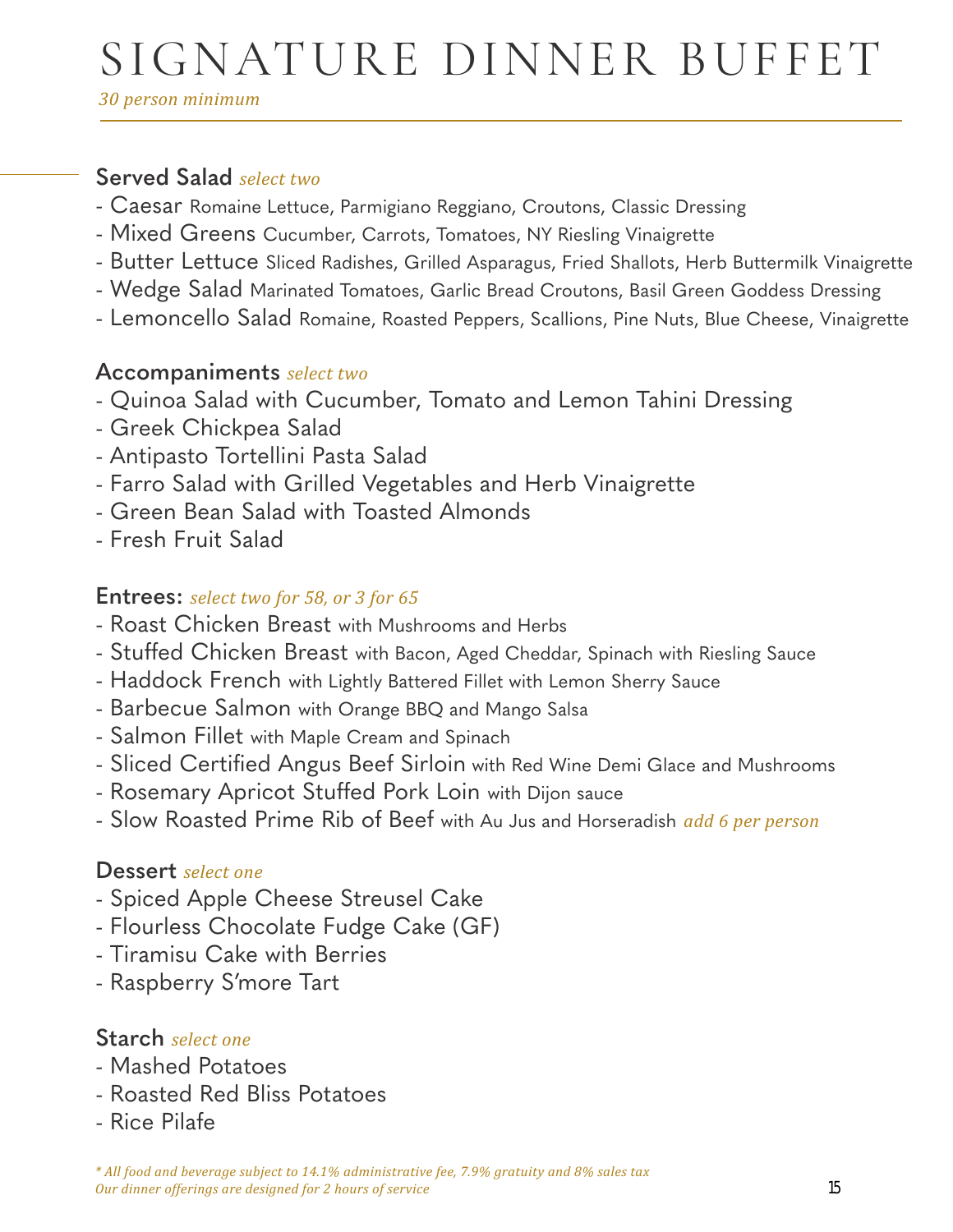## DINNER STATIONS

*40 person minimum. 62 per person*

#### **Hors D'oeuvres**

*select one woodcliff display and two woodcliff hand-passed hour d'oeuvres (1 piece of each per person)*

#### **Carving Board** *select two (carving attendant included)*

- Cedar Plank Salmon Brown Sugar Glaze
- Roast Turkey Breast Cranberry Thyme Mayonnaise, Herb Gravy
- Prime rib of beef Horseradish, Au Jus, Shallot Dressing
- Maple Glazed Pit Ham Stoneground Mustard, Pineapple Chutney

*warm slices artisan rolls for sandwiches*

#### **Macaroni Station** *select two*

#### **Penne Pasta with choice of:**

- Marinara, alfredo, vodka sauce
- Orecchiette pesto, seasonal vegetables, parmesan
- Mac & cheese traditional, buffalo chicken OR lobster
- Lasagna traditional OR vegetarian

*served with garlic bread sticks add meatballs, eggplant parmesan or local italian sausage for 5 per person*

#### **Chop House Salad Bar:**

Mixed Greens & Romaine Lettuce Displayed with Cherry Tomatoes, Bacon, Crumbled Bleu Cheese, Shredded New York Cheddar, Shaved Red Onion, Banana Peppers, Sliced Cucumbers, Black Olives, Chickpeas, Croutons, Herb Buttermilk Dressing, Balsamic Vinaigrette, Caesar Dressing

#### **Potato Bar:**

Yukon Smashed Potatoes, Steak Fries, Crispy Bacon, Sour Cream, New York Cheddar, Scallions, Whipped Butter, Gravy, Local Cheese Curds, Chili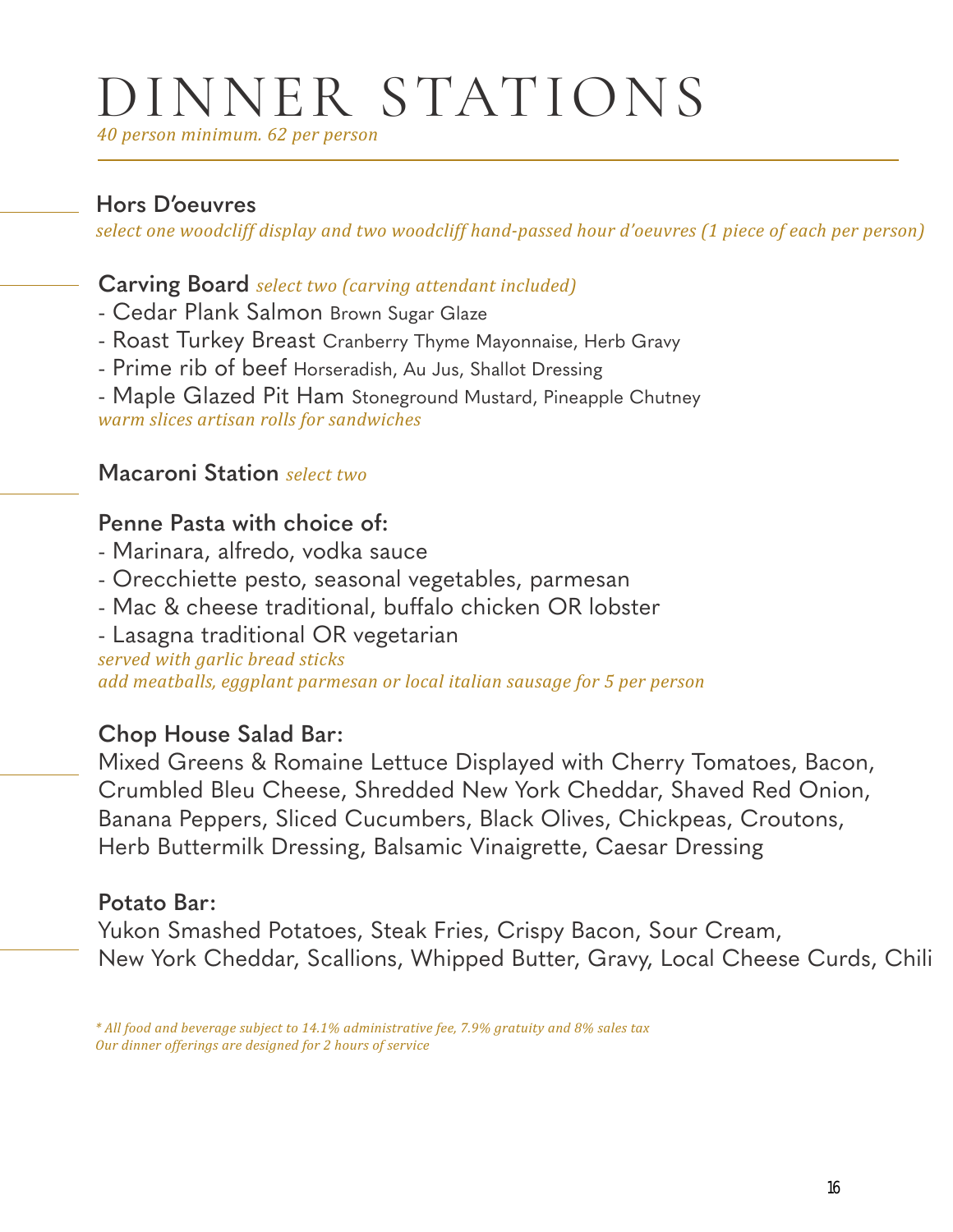## DINNER STATIONS

#### **Carving Board** *chef attendant required: 50 per hour*

- Cedar Plank Salmon Brown Sugar Glaze *24 per person*
- Roast Turkey Breast Cranberry Thyme Mayonnaise, Herb Gravy *20 per person*
- Prime rib of beef Horseradish, Au Jus, Shallot Dressing *32 per person*
- Maple Glazed Pit Ham Stoneground Mustard, Pineapple Chutney *21 per person*

#### **Macaroni Station** *select two - 30 per person, 30 person minimum*

Penne Pasta with choice of:

- Marinara, alfredo, vodka sauce
- Orecchiette pesto, seasonal vegetables, parmesan
- Mac & cheese traditional, buffalo chicken OR lobster
- Lasagna traditional OR vegetarian

*served with garlic bread sticks add meatballs, eggplant parmesan or local italian sausage for 5 per person*

#### **Chop House Salad Bar** *12 per person, 30 person minimum*

Mixed Greens & Romaine Lettuce Displayed with Cherry Tomatoes, Bacon, Crumbled Bleu Cheese, Shredded New York Cheddar, Shaved Red Onion, Banana Peppers, Sliced Cucumbers, Black Olives, Chickpeas, Croutons, Herb Buttermilk Dressing, Balsamic Vinaigrette, Caesar Dressing

#### **Potato Bar** *14 per person, 30 person minimum*

Yukon Smashed Potatoes, Steak Fries, Crispy Bacon, Sour Cream, New York Cheddar, Scallions, Whipped Butter, Gravy, Local Cheese Curds, Chili

#### **FLX-Mex** *14 per person, 30 person minimum*

Tortialla Chips, Guacamole, Salsa, Queso Dip

*Tacos with choice of two:* Carnitas, Beer Battered Fish, Ground Beef Picadillo, Grilled Chicken, Carne Asada, Roasted Cauliflower

*Garnishes to include:* Shredded Lettuce, Tomato, Onion, Jalapenos, Hot Sauce, Cheese, Pickled Vegetables, Cheese Quesadilla with Rice & Black Beans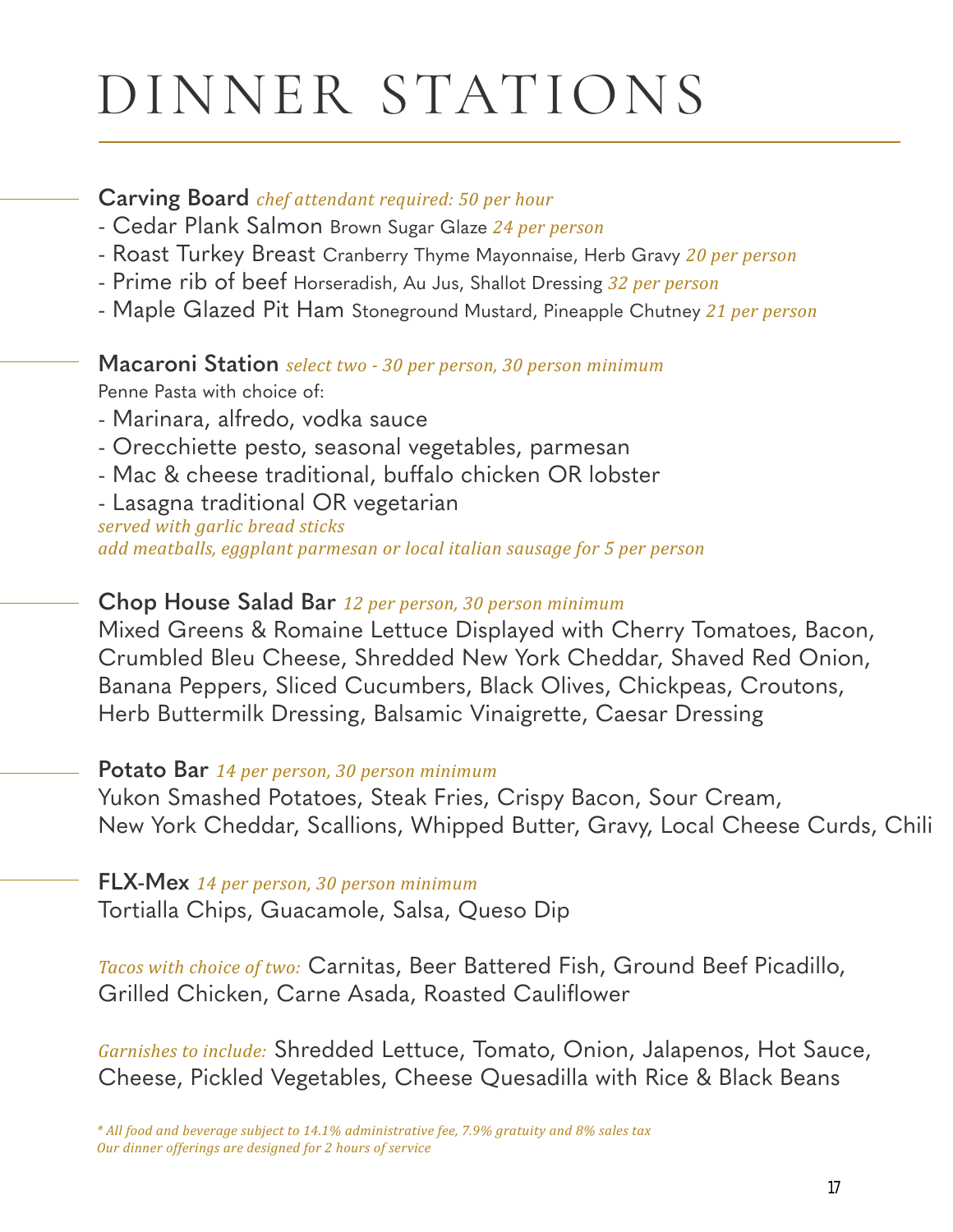## FINGER LAKES STATIONS

#### **Seafood Station** *31 per person*

- Poached Shrimp with Cocktail Sauce, Warm Crab Dip with Baguettes, Bacon Wrapped Scallops

#### **Taste of Asia** *28 per person*

- Stir Fried or White Rice
- Sesame or General Tso Chicken

- Spring Rolls, Fried Dumplings, Stir Fried Vegetables, Teriyaki Beef *add: hand rolled sushi (+9)*

#### **Ra-Cha-Cha** *24 per person*

- Chicken, Artichoke or Haddock French
- Beans & Greens
- Antipasto Salad
- Pepperoni Bread

#### **Mezze** *18 per person*

Hummus, Vegetable Crudité, Pita, Olives, Dolmas, Grilled Eggplant Salad, Tabbouleh Lamb Meatballs OR Falafel with Tzatziki Grilled Vegetable or Chicken Shish Kebabs

#### **Sweet Notes** *select three, 17 person minimum*

Vanilla Cream Puffs, Chocolate Eclairs, Cheesecake Bites, Fudge Brownie Bites, Raspberry Lemon Meringue Tartlets, Ricotta Cheese Cannolis, Coconut Macaroons, Almond Flag Bites, Chocolate Truffles, Fruit Tartlets, Chocolate Drizzled Strawberriesanilla Cream Puffs, Chocolate Eclairs, Cheesecake Bites, Fudge Brownie Bites, Raspberry Lemon Meringue Tartlets, Ricotta Cheese Cannolis, Coconut Macaroons, Almond Flag Bites, Chocolate Truffles, Fruit Tartlets, Chocolate Drizzled Strawberries

*<sup>\*</sup> All food and beverage subject to 14.1% administrative fee, 7.9% gratuity and 8% sales tax Our dinner offerings are designed for 2 hours of service*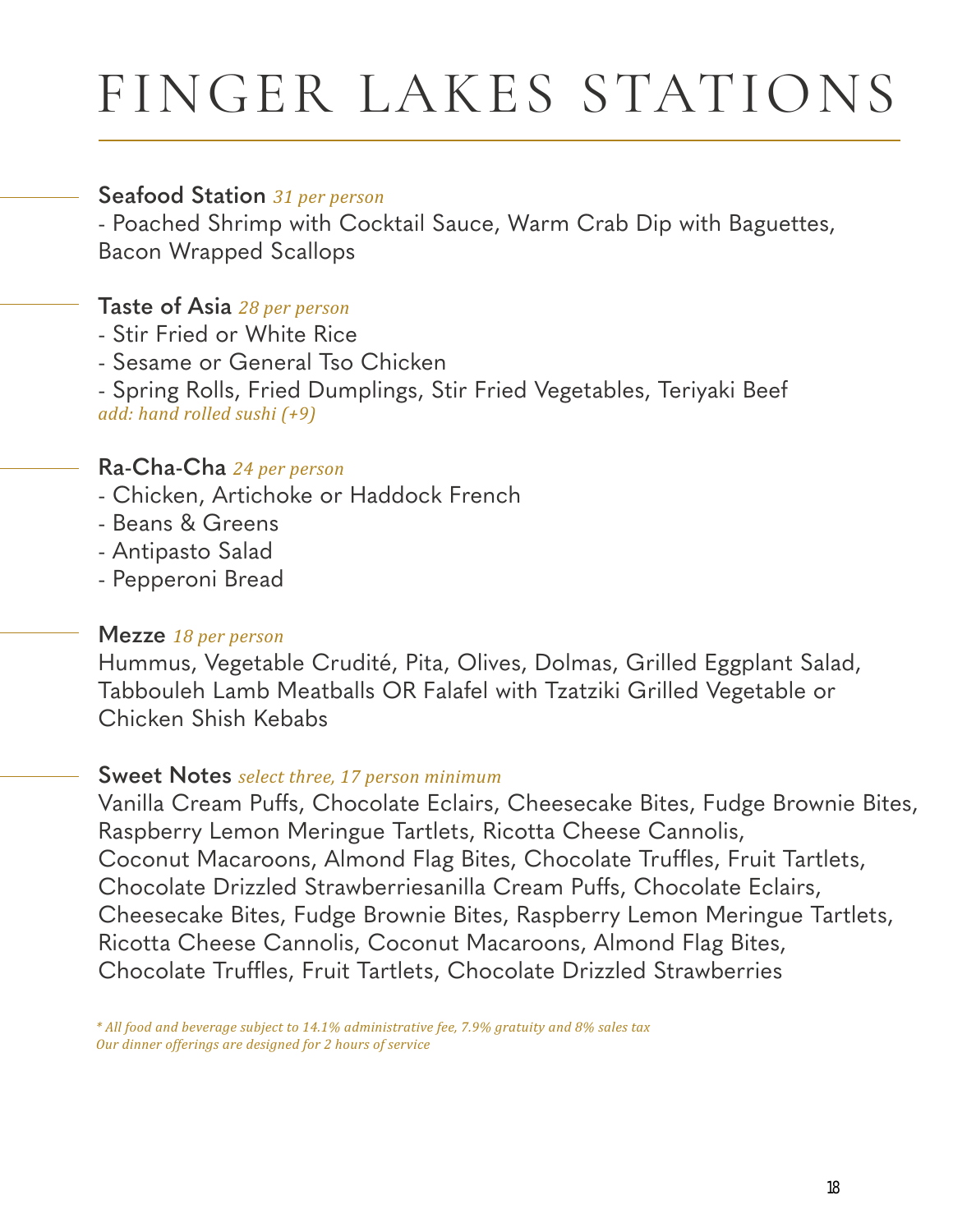## ITALIAN BUFFET

*46 per person, 30 person minimum*

-Choice of: Caesar salad or mixed green salad or Traditional or grilled vegetable antipasto salad *served with garlic bread*

#### **Choice of Pasta:**

- Penne with Marinara, alfredo or vodka sauce
- Choice of Chicken French, Chicken Marsala, or Grilled Margherita Chicken
- Seasonal vegetable sauté or vegetarian beans and greens

- Choice of meatballs or local Italian sausage with peppers and onions *add slow roasted prime rib of beef with au jus, horseradish for 10*

**Served Dessert** *select one* - Chocolate dipped cannoli - Chef's choice *served with freshly brewed coffee, hot teas, hot chocolate*

## LIGHTER FARE

*42 per person, 30 person minimum*

Market style salad- mixed greens, kale and cabbage blend, choice of toppings to include, carrots, radish, tomato, cucumber, choice of dressings

- Cucumber tabbouleh salad
- Fruit salad with red grapes
- Grilled Mediterranean chicken with olives, peppers, tomato
- Seared salmon fillet with lemon and capers
- Basmati rice pilaf
- Whole wheat pappardelle with broccolini, garlic olive oil and dried tomatoes

*\* All food and beverage subject to 14.1% administrative fee, 7.9% gratuity and 8% sales tax Our dinner offerings are designed for 2 hours of service*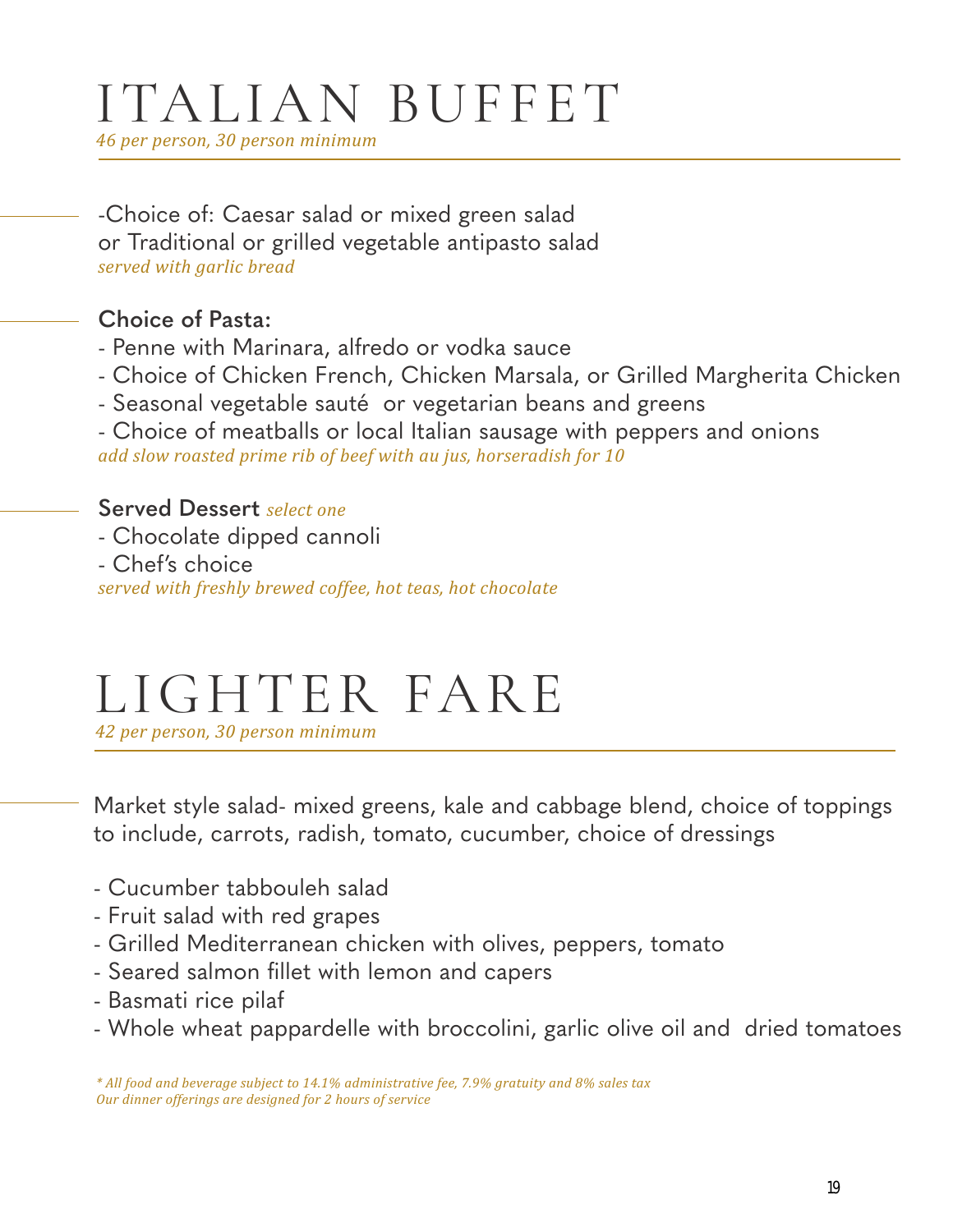## DELECTABLE DISPLAYS

#### **Vegetable Display** *12 per person*

Vegetable Crudité, Grilled Zucchini, Peppers, Mushrooms, Onions, Olives, Hot Pepper Salad, Grilled Salt Bread, Hummus, Caramelized Onion Dip

**Sliced Fruit Display** *9 per person* Pineapple, Melon, Berries, Raspberry Yogurt Dip

**Artisanal Cheese Display** *13 per person* Local and Imported Cheeses, Fresh and Dried Fruit, Spiced Nuts, Baguettes

**Tomato Bruschetta** *10 per person* Grilled Focaccia Bread Crostini, Mixed Olives

**Warm Spinach & Artichoke Dip** *7 per person* Baked Pita Chips, Baguettes

**Maryland Style Crab Dip** *13 per person* Baked Pita Chips, Baguettes

**Charcuterie Display** *17 per person* House Made Pretzels, Local Sausages, Pickled Vegetables, Whole Grain Mustard

**Antipasto Display** *16 per person* Salami, Pepperoni, Capicola, Prosciutto, Provolone, Marinated Fresh Mozzarella, Olives, Hot Pepper Salad, Grilled Focaccia Bread

**Shrimp Cocktail Display** *450 per 100 person* Horseradish Cocktail Sauce, Lemon, Herbs

**Oysters on the Half Shell** *500 per 100 person* Horseradish Cocktail Sauce, Lemon, Herbs

**Chilled Seafood Display** *Market price, pricing based on two pieces of each item per person* Alaskan King Crab Legs, Seasonal Oysters, Jumbo Shrimp Sauces: Cocktail, Mignonette, Tartar, Lemon Slices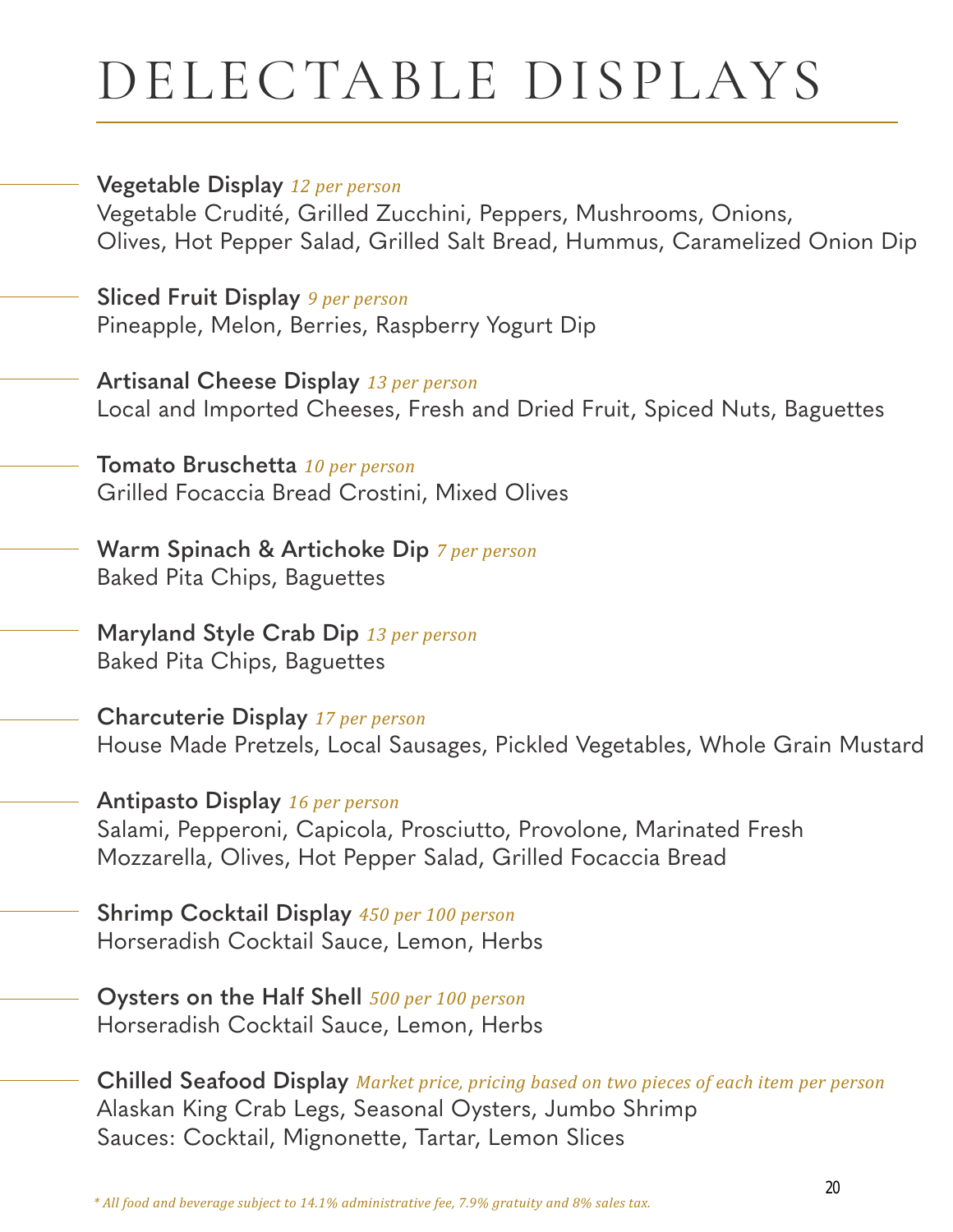## HORS D'OEUVRES

*4 per selection, 50 pieces per selection minimum*

- Caprese Crostini Olive Oil Crostini, Pesto Marinated Mozzarella, Tomato
- Bacon Cheddar Meatballs, Brown Sugar Glaze
- Traditional Arancini Asiago, Mozzarella, Toasted Herbs
- Fried Artichoke Hearts Olives, Red Pepper Aioli
- Peppadew Cheese Biscuits Prosciutto, Wine Jelly
- Spanakopita Spinach, Parmesan, Pastry Triangles
- Mini Loaded Potatoes Bacon, Cheddar, Scallion OR Broccoli, Cheddar
- Vegetable Spring Rolls Sweet Chili Sauce
- Stuffed Mushrooms Sweet Italian Sausage OR Cheese, Fresh Herbs
- Tandoori Chicken Skewers Mint Coriander Chutney
- Beef Crostini Horseradish Sour Cream, Pickled Red Onions
- Fried Macaroni & Cheese Hot Cherry Pepper Sauce

#### **Premium Chilled Selections** *5 per piece*

- Jumbo Lump Crab Cakes Old Bay Remoulade
- Blackened Shrimp Mango Chutney
- Bacon Wrapped Scallops New York State Maple
- Seared Sesame Tuna Crispy Wonton, Daikon Kimchi
- Duck Spring Rolls Ginger Plum Sauce
- Grilled Lamb Chops Apple Mint Jelly (+2)

*\* All food and beverage subject to 14.1% administrative fee, 7.9% gratuity and 8% sales tax. Our reception offerings are designed for 1 hour of service*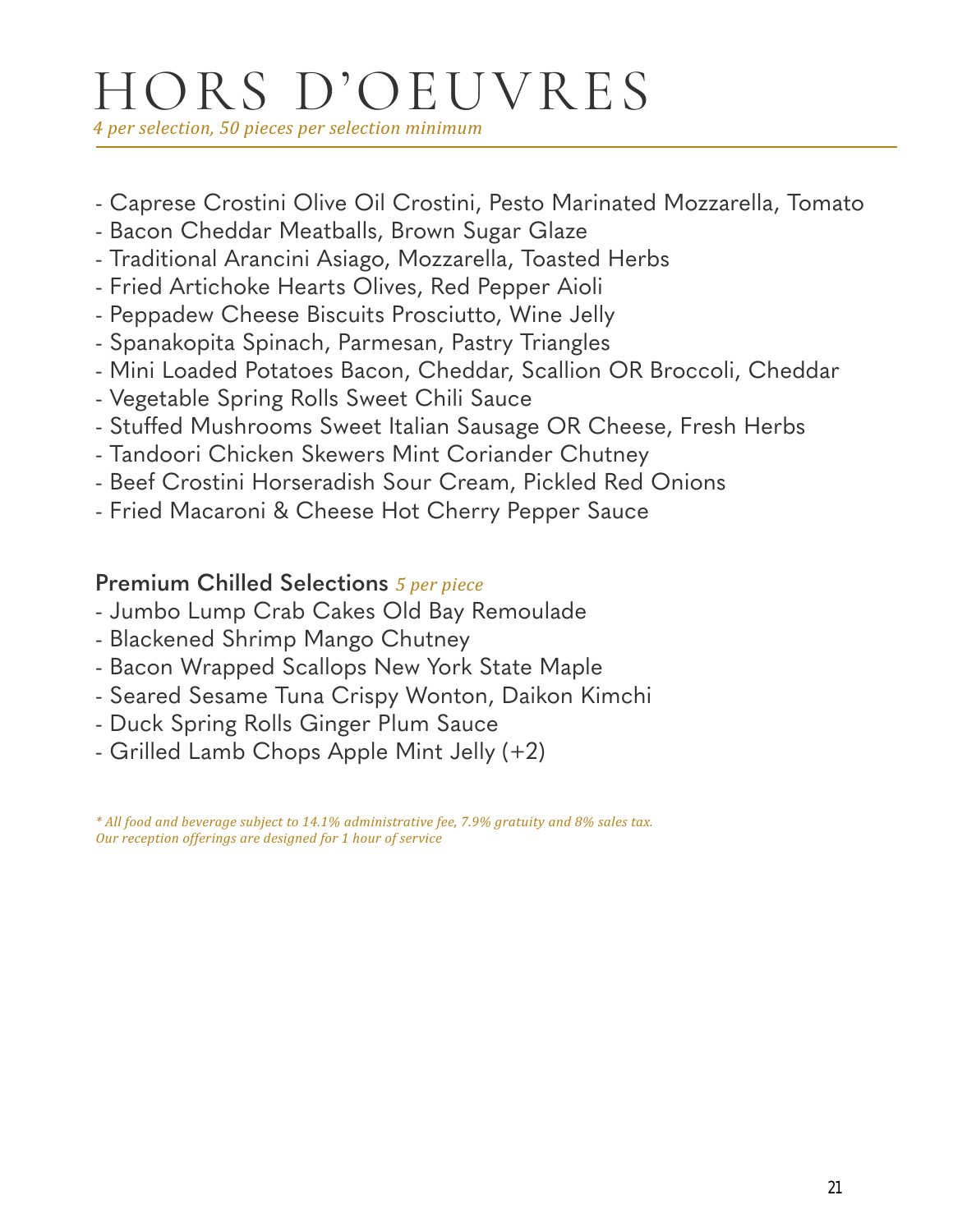## DELICIOUS DESSERTS

#### **Coffee Display** *10 per person*

Freshly Brewed Coffee, Hot Teas, Hot Chocolate, Whipped Cream, Cinnamon Stick

#### **Cake Decor** *priced per item*

Pittsford Dairy Á La Mode with Sorbet or Ice Cream

**Chocolate Cups** *10 per person*

Individual Chocolate Cups with Flavored Mousse, Seasonal Berries

#### **Chocolate Lovers' Fountain** *14 per person, 25 per person minimum*

Cascading Chocolate Fountain Overflowing with Belgium Chocolate Pineapple, Strawberries, Chocolate Pound Cake,Rice Krispy Treats, Pretzels, Marshmallows

#### **Woodcliff Pastry Station** *16 per person*

Served with Coffee Display Select three from below (1 of each pastry per person)

- Coconut Macaroons *28 per dozen* - Raspberry Lemon Meringue Tartlets *22 per dozen* - Chocolate Éclairs *36 per dozen* - Cookies & Cream Bars *24 per dozen* - Almonds Rocher's *30 per dozen* - Cheesecake Bites *20 per dozen* - Chocolate Drizzled Almond Macaroons *22 per dozen* - Chocolate Drizzled Cream Puffs *30 per dozen* - Raspberry Almond Spritz Cookies *28 per dozen* - Mini Chocolate or Vanilla Cupcakes *24 per dozen* - Fudge Brownie Bites *26 per dozen* - Peanut Butter Fudge Tartlets *26 per dozen* - Chocolate Truffles 24 per dozen - Fruit Tartlets *22 per dozen* - Ricotta Cheese Cannolis *30 per dozen* - Blueberry Scones *28 per dozen* - Chocolate Dipped Biscotti *30 per dozen* - Mini Chocolate Mousse Cups *25 per dozen* - Chocolate Strawberries *36 per dozen* - Chocolate Drizzled Strawberries with Toasted Pistachios *38 per dozen* - Tuxedo Strawberries *40 per dozen*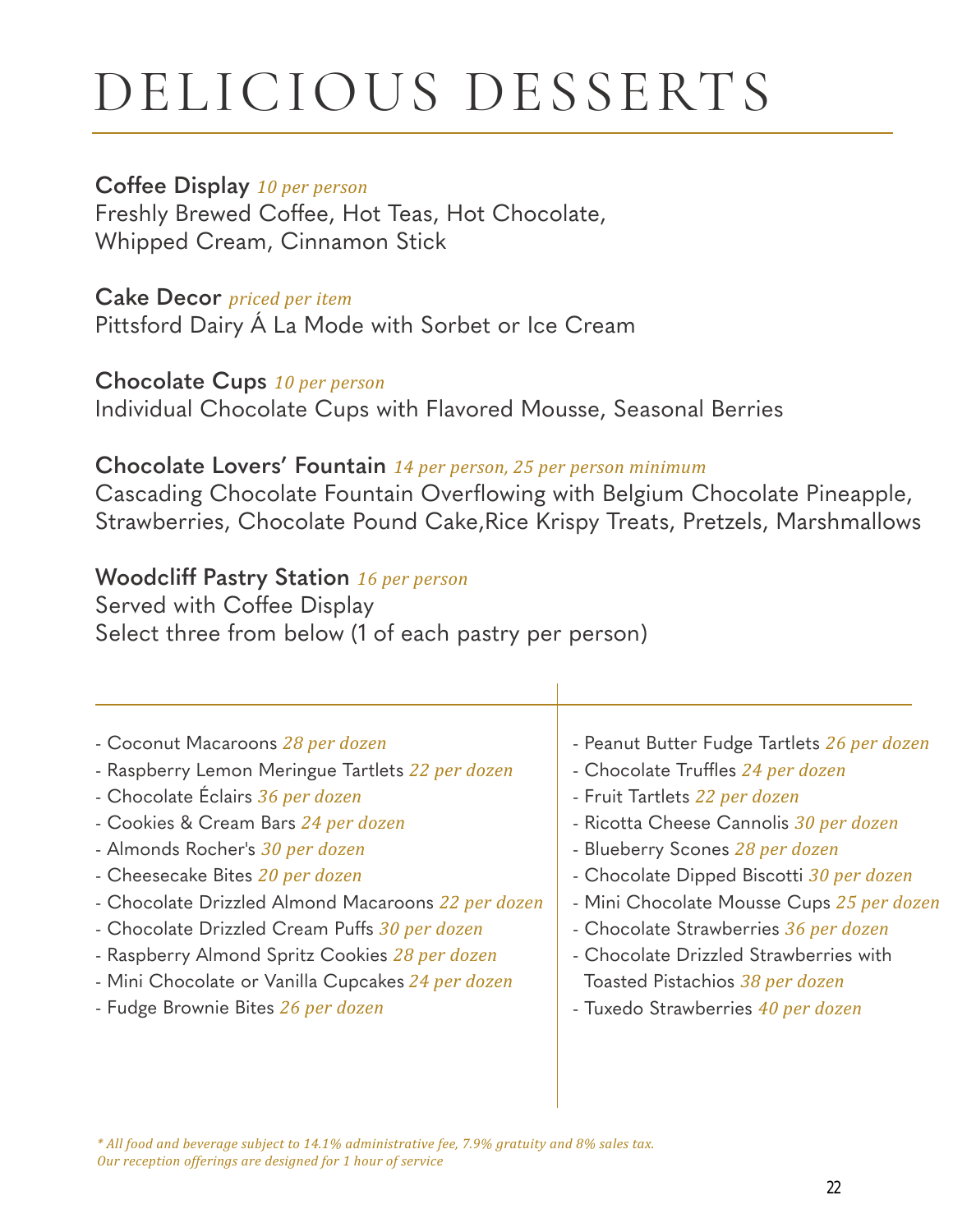## BEVERAGES

*For all bars, there will be a \$50 charge for each bartender for a maximum of three (3) hours of service. Each additional hour (beyond 3 hours) will be an additional \$50 charge per hour per bartender. If \$1,000 in sales is achieved, the bartender fee will be waived.*

#### **Premium Hosted Bar**

#### *priced per drink (25+ guests)*

Saratoga Spring Natural & Sparkling Waters 3 Soft Drinks & Juices 4 American Beers 5 Imported Beers 6

#### **Premium Cash Bar**

#### *priced per drink (50+ guests)*

Saratoga Spring Natural & Sparkling Waters 3 Soft Drinks & Juices 4 American Beers 5 Imported Beers 6

#### **Alcohol:**

Cocktails: Premium 8, Top Shelf 10 Manhattans: Premium 9, Top Shelf 11 Martinis : Premium 9, Top Shelf 11 Woodcliff Select Wines: Premium 9, Top Shelf 11

#### **Alcohol:**

Cocktails: Premium 8, Top Shelf 10 Manhattans: Premium 9, Top Shelf 11 Martinis : Premium 9, Top Shelf 11 Woodcliff Select Wines: Premium 9, Top Shelf 11

#### **Premium Package Bar** *priced per person (25+ guests)*

Add 2 Per person per hour for top shelf brands Add 3 Per person for legacy brands *1 hour: 17 2 hours: 24 3 hours: 30 4 hours: 34*

### **Premium Wine, Beer, & Soda Bar** *priced per person*

Add 2 Per person per hour for top shelf brands *1 hour: 16 2 hours: 21 3 hours: 25 4 hours: 28*

#### **Soft Drink Bar** *priced per person*

*1 hour: 5 2 hours: 7 3 hours: 9*

#### **Self Serve Bar**

*priced per drink* American Beers 5 Imported Beers 6 Woodcliff Select Wines 8 20 oz. Soft Drinks or Bottled Water 4

#### **Punches:**

#### *priced per gallon*

Citrus & Berry Punch 90 Sparkling Wine Punch 135 Mimosa Punch 135 Bloody Mary Punch 140 Whiskey Sour Punch 150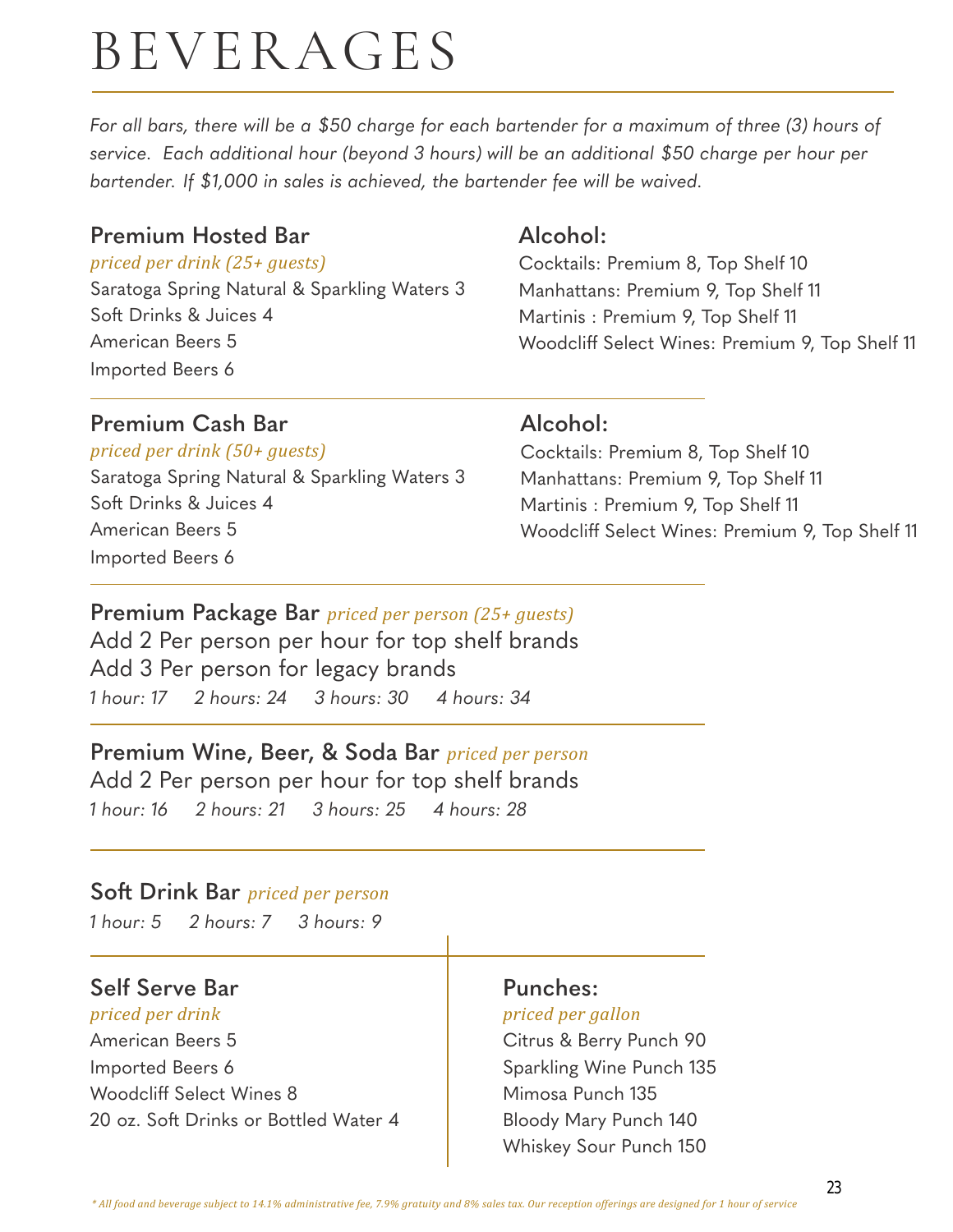#### THANK YOU FOR CONSIDERING THE WOODCLIFF HOTEL & SPA FOR YOUR UPCOMING EVENT!

*Woodcliff Hotel & Spa offers you comfortable, elegant surroundings and a staff with the sincere desire to provide you with an enjoyable and successful event. As is the case with most successful*  businesses, we find that certain guidelines and procedures help us ensure that you will be totally satisfied with your event. The following is included for your information.

#### **Deposits**

We may require a deposit to secure your date as definite. This deposit will be applied toward your final bill at full value. In the event that your scheduled function is cancelled, your deposit shall become the property of the hotel.

#### **Guarantees**

We must be informed as to your guaranteed attendance at least three (3) business days prior to the function. This will be considered your minimum guarantee, which is not subject to reduction. It is agreed that if we do not receive a guaranteed number three (3) days in advance, we will use the expected number of guests as your guaranteed number, for which you will be billed even if less attend.

#### **Menus/Pricing**

Menu price confirmation will be made ninety days prior to your event. Please note that our Sales Managers and Executive Chef will be more than glad to work with you in designing theme parties, packages and other menus that may better suit your particular event.

#### **Security**

Woodcliff Hotel & Spa will not assume responsibility for the damage or loss of any merchandise or articles left in the hotel prior to, during or following your meeting or banquet. Special arrangements for security can be made with your Sales Manager.

#### **Gratuity, Administrative Fee and Sales Tax**

A separate gratuity of 8.05% of all food and beverage charges will be added to the bill and distributed to certain banquet employees as follows: (1) 7.25% will be divided proportionately between all banquet servers, bartenders and captains who work on the day of the event based on their hours worked that day, (2) 0.65% will be given to the banquet captains, and (3) 0.15% will be distributed to the assistant banquet manager.

An administrative fee of 13.95% of all food and beverage charges and 22% of all audio-visual equipment charges, meeting room fees and other related costs will be added to the bill.

The administrative fee is for the administration of the event and is retained by the Hotel. It is not a gratuity or tip and will not be distributed to the employees who provide service at the event. NYS law states that the Administrative Fee is subject to sales tax.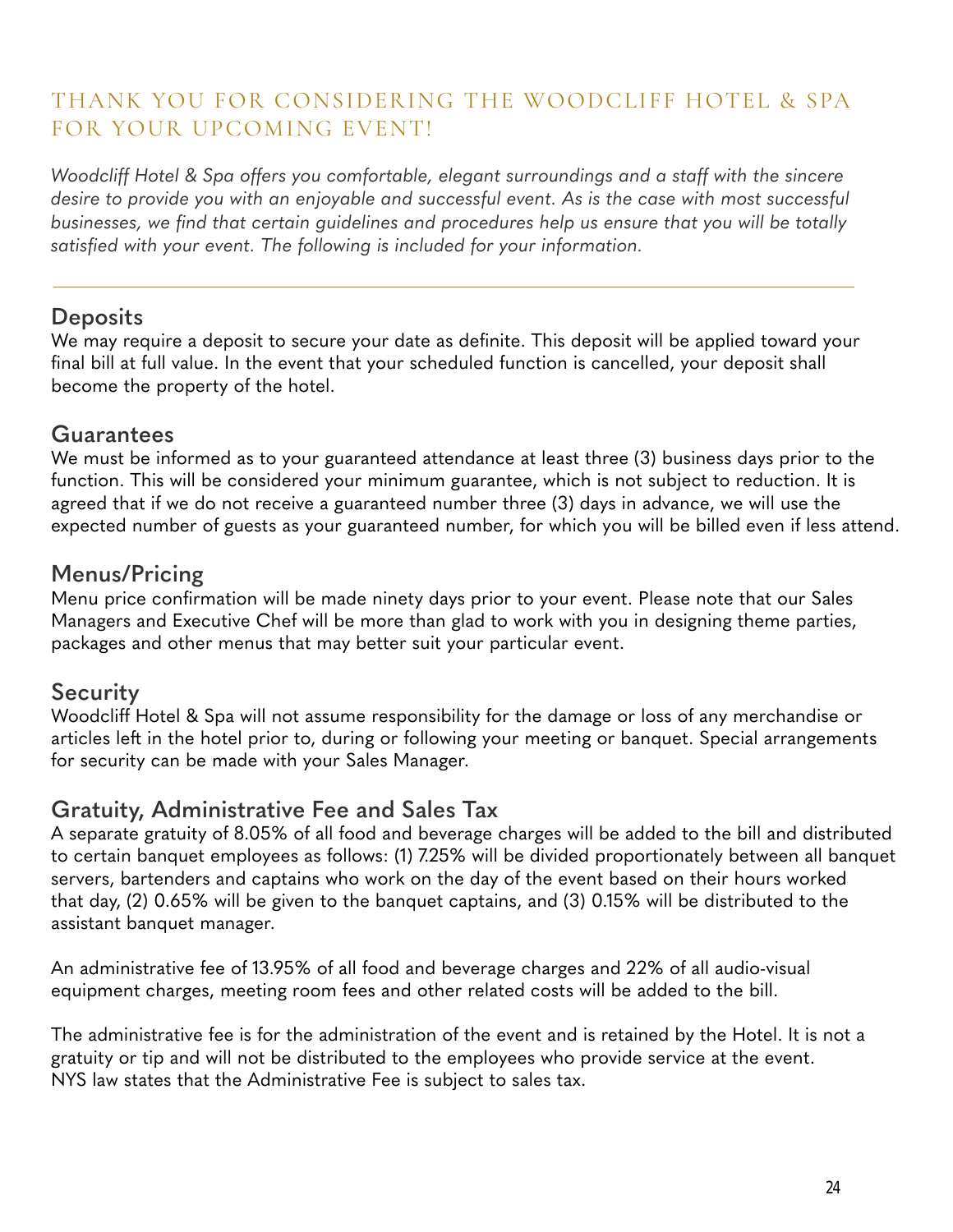#### **Banquet/Meeting Rooms**

In an effort to accommodate all of our groups, we reserve the right to change the function room stated on your event order. Please consult the Front Desk upon arrival the day of your function for the room your group has been assigned. As other groups will be utilizing the same rooms as you prior to your function, please follow the agreed time schedule. Should your needs change, please contact your Sales Manager and every effort will be made to accommodate you. Woodcliff Hotel & Spa will not permit the affixing of anything to walls, floor, or ceiling with nails, staples, tape, or any other substance unless prior approval has been arranged.

#### **Beverage Service**

We offer a complete selection of beverages to compliment your function. Please note that alcoholic beverage sales and service are regulated by the State of New York. Woodcliff Hotel & Spa, as a licensee, is responsible for administration of these regulations. Therefore, it is a policy, that no liquor, beer or wine may be brought into Woodcliff Hotel & Spa from outside sources. Note that all servers are directed to refrain from serving any guest avoiding moderation.

#### **Bartender Fee**

For all bars, there will be a \$50 charge for each bartender for a maximum of three (3) hours of service. Each additional hour (beyond 3 hours) will be an additional \$50 charge per hour/per bartender. If \$1,000 in sales is achieved, the bartender fee will be waived.

#### **Labor Change**

A \$55 labor charge will be applied to each food function if attendance is less than 20 persons and a \$75 labor charge if attendance is less than 15 persons.

#### **Audio Visual Services**

We are pleased to offer in-house Audio-Visual Services. Equipment is available on a rental basis. Please consult your Sales Manager for details. A minimum of 24 hours advance notice is necessary to reserve equipment.

#### **Payment Policy**

If you would like to establish direct billing with us, a credit application must be completed and returned to the hotel no later than three (3) weeks prior to your function. Based upon a credit check by our Accounting Department an advance deposit or total prepayment of your estimated expenditures may be required. If direct billing arrangements are approved, all invoices are to be paid within 30 days upon receipt of original invoice. Should payment not be received by this time, it is agreed that the hotel may immediately impose a late payment charge at the rate of 1.5% per month, annual rate of 18%, or the maximum allowed by law, on the unpaid balance and the reasonable cost of collection, including attorney's fees.

#### **Cancellation**

Our contracts outlining our policies regarding payment, cancellation and deposits pertinent to your event will be mailed once your event is made definite. In case of cancellation, these policies will apply